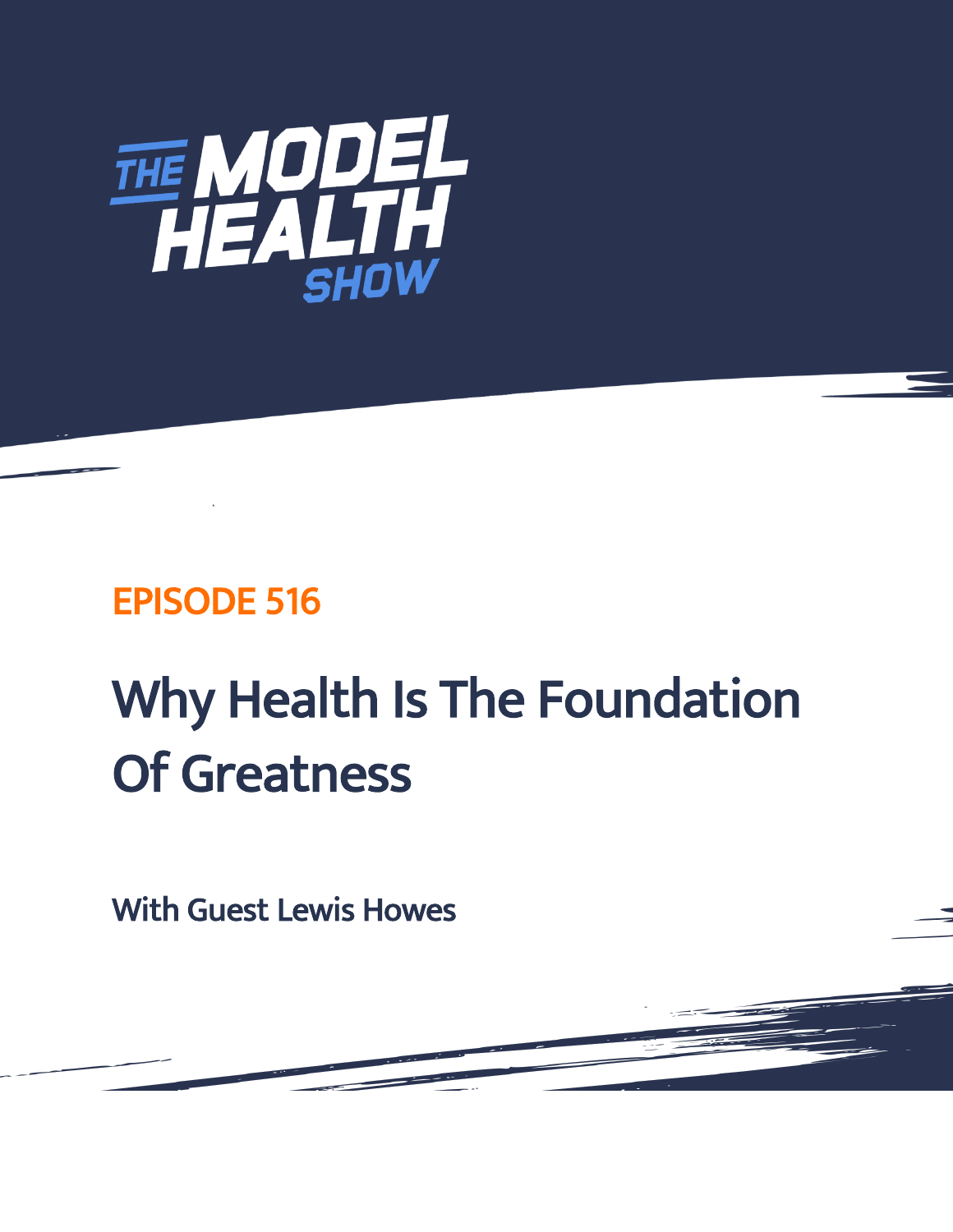# You are now listening to The Model Health Show with Shawn Stevenson. For more, visit themodelhealthshow.com.

**SHAWN STEVENSON:** Welcome to The Model Health Show. This is fitness and nutrition expert, Shawn Stevenson, and I'm so grateful for you tuning into me today. On this episode, we're going to be talking about opportunity, we're going to be talking about possibility. Right now, a lot of people are feeling like they're being pushed in a direction that they might not have signed up for. It might be experiencing changes with their job or with their children's education, or just the landscape of health in our world today, a lot of things are in flux. A lot of things seem to be in a lot of chaos. But the truth is, within every single challenge that we're faced with, every obstacle, there's also opportunity; it might be a new way of being, it might be new character traits, it might be new strengths. So today we're going to focus our attention on solutions, on opportunities, on a shift in our thinking from this kind of stagnant problem mindset of focus on the problem to a growth mindset, to a focus on possibility and solution.

And I brought on somebody who knows a thing or a thousand about that subject matter for you, to again, evoke within you a remembrance of how powerful you are to effect change in your own life and your family's lives, and the lives of our communities, but it starts with you first and foremost. Now, here at The Model Health Show, of course, we focus on the things that matter most. If we're talking about health, if we're talking about immune system function, if we're talking about biology, biochemistry, you've got to look at the foundational pieces. What actually makes up all these systems, what are our bodies made of what are our cells made of, what are our immune cells made of? Our immune cells, like every other cell in our bodies, our heart cells, our brain cells, our muscle cells, they're all made from food.

Our nutrition is of the utmost importance right now. It's definitely not getting a lot of attention. That's why we got to take it upon ourselves to make sure that we're fortifying our nutrition and providing the building blocks for our immune system more than ever before. Just our body overall, our health is so important. And so, a big part of that is making things simple and easy. For many years, I was over there, I was checking out Jack LaLanne, alright, legendary Jack LaLanne. He was on TV teaching fitness when there was only like two stations. When the television was in black and white, Jack LaLanne was on there doing his thing, and part of his longevity was juicing. And I looked at people that actually have that longevity, that have that vitality. For his 70th birthday as the legend has it, and there's actually some documentation, if you want to go to Dr. Google then check it out. Or another search engine, by the way, that might show you better stuff, DuckDuckGo. Shout out to DuckDuckGo.

But my guy swam from Alcatraz, he pulled like 70 row boats to celebrate his 70th birthday. Crazy stuff. So, he's about that juice life. Now, juice life is fantastic, but it's not always easily

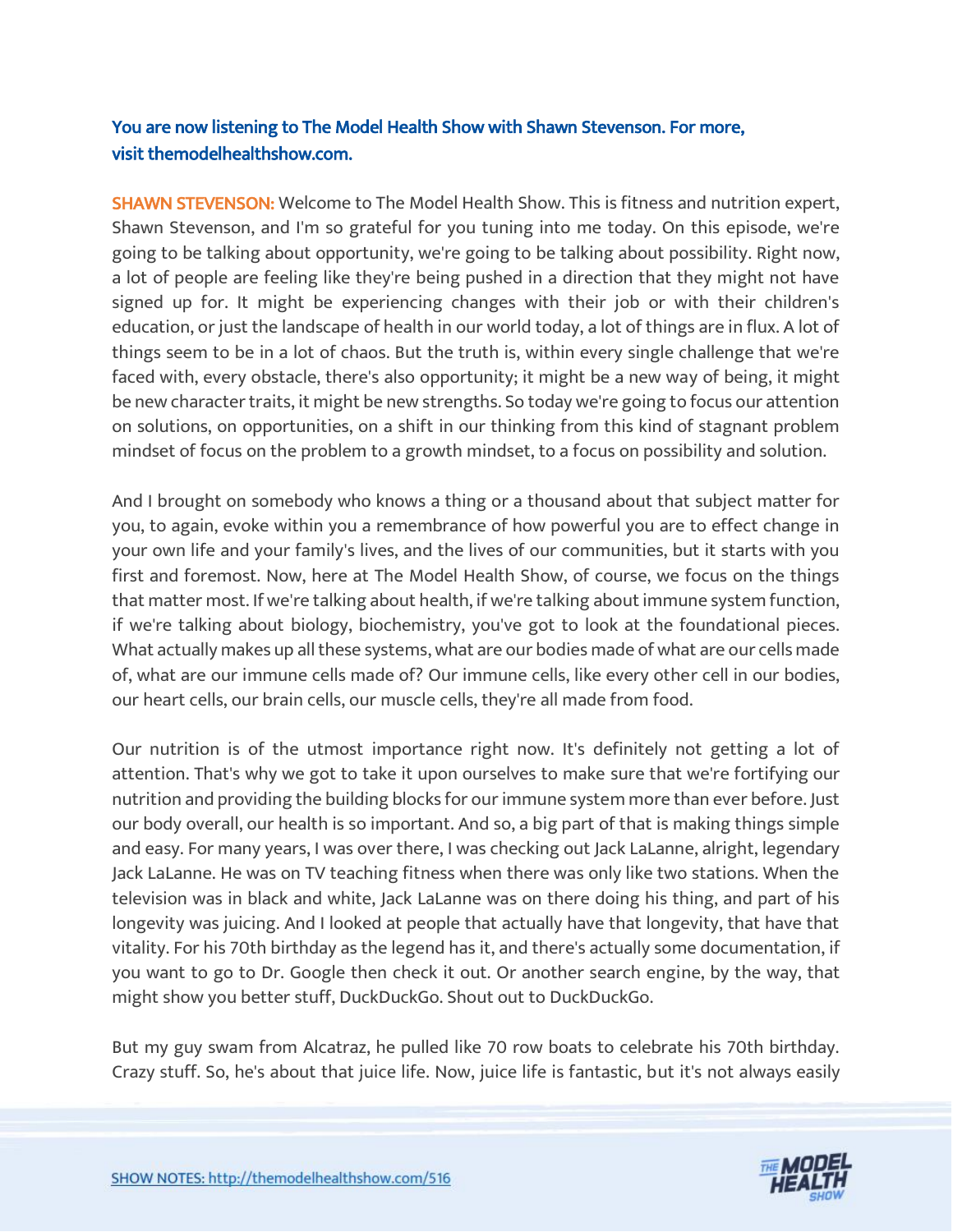accessible, and that cleanup, I mean, come on. If I had somebody that would just clean the juicer for me, that was just their standby thing to do, I'd definitely be all for it a lot more. But besides that, if we're going to take these powerful concentrates of nutrients that we might find in juicing, and what if we upgrade them? But not just that, actually do it in a way that we're cold temperature processing to retain the nutrition in those foods, in those superfoods, then I think we've got something really special. So, for me, taking it up a notch from a green juice, for example, what are the superfoods that are concentrated with chlorophyll, with rare nutrients like phycocyanin, it's like a blue-greenish color.

You know, back billions of years ago when the earth itself had a different hue to it, so these ancient, ancient nutrients that, funny enough, phycocyanin has been found to stimulate something called stem cell genesis in the human body, which is the creation of new stem cells. What do stem cells become? Anything the body needs. Need some meniscus? You need some new neurons? Stem cells are the seed of these new cells getting made. So, pretty cool stuff. Where do you find compounds like this in high concentration? Spirulina. But, making sure that it's organic. Chlorella, it gets its name from the fact that it's so dense in chlorophyll. It also has other rare nutrients like Chlorella Growth Factor, for example. It's been found to be an excellent chelator of heavy metals. So, the list goes on and on. Moringa, ashwagandha, all of these are concentrated together, an easy source that I always travel... When I travel, I'm bringing along my packets of Organifi, their Green Juice formula and their Red Juice formula are absolutely in a league of their own.

Again, cold temperature processed organic, thus the name Organifi, and easy to use and it tastes great as well. Head over to organifi.com/model, that's O-R-G-A-N-I-F-I.com/model. You get 20% off their incredible Green Juice formula, alright? This is a true super food concentrate to fortify our immune system in our bodies right now, more than ever. Hop over there, check 'em out, organifi.com/model. Now, let's get to the Apple Podcasts review of the week.

ITUNES REVIEW: Another five-star review titled, Phenomenal Information by "Stratalight". "The world would be a better place if everyone tuned into this podcast. The content is always unbiased and practical. The host deserves a Nobel Peace Prize for researching the science and reporting the truth."

**SHAWN STEVENSON:** That's an incredible compliment. Thank you so much for sharing that review over on Apple Podcasts. I appreciate it immensely. And listen, if you have yet to do so, please pop over to Apple Podcasts and leave a review for The Model Health Show. Alright? And on that note, let's get to our special guest and topic of the day. Our guest today is New York Times and best-selling author, Lewis Howes. Former professional athlete whose world was turned upside down, was forced to find another way to achieve his success and happiness. And

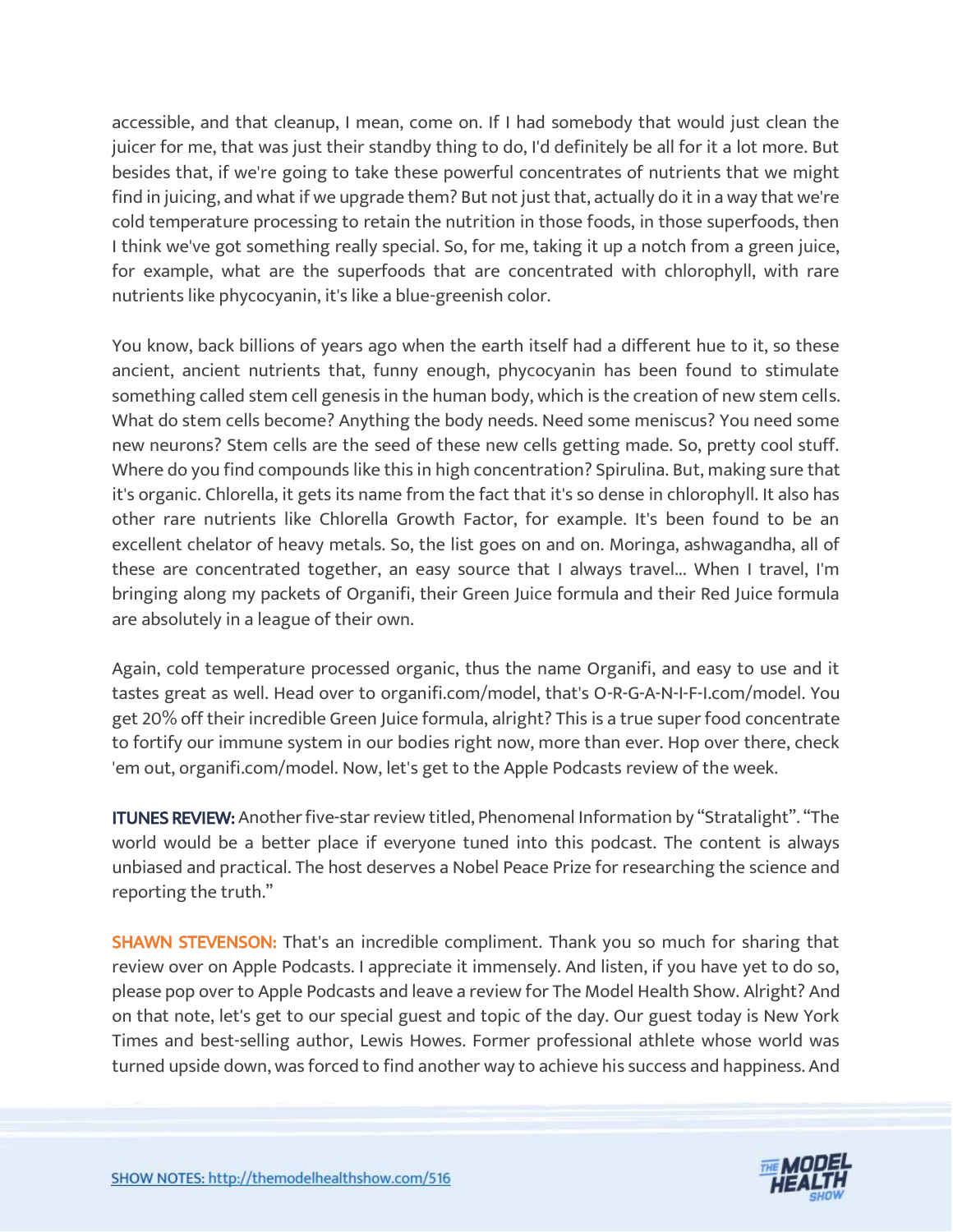through his own adventures in his own journey, he's uncovered some of the most powerful insights, enough to create one of the most remarkable platforms for demonstrating and teaching greatness at all levels, whether it's from the domain of athletics, the domain of business, the domain of relationships, he highlights some of the greatest minds in the world and brings it all together in one place for us all to gain access.

His show, the School of Greatness, is one of the most popular podcasts in the entire world, and also, his New York Times best-selling book by the same name, The School of Greatness, his most recent book, The Mask of Masculinity, are all great additions to your library. So let's jump into this incredible conversation with the amazing Lewis Howes.

Well, I was thinking about who could I talk to, to bring for people that knows a thing or 20 about overcoming obstacles, about dealing with life's curve balls, and when you think your life is going one direction and then you're forced to go in a different direction. And you, man, you're that guy, you've been that guy for me as well, always helping to shift perspective every time I talk to you.

# LEWIS HOWES: Yeah, for sure.

**SHAWN STEVENSON:** And so, a lot of people right now are dealing with unforeseen changes in their lives, they're getting forced out of their jobs, their businesses have closed, they're just faced with a lot of challenge. So, what could we do, man? I want to talk about solutions for people, and I really believe that it starts with their perspective and their mindset about it.

LEWIS HOWES: Yeah. They got to be tracking things better, and I try to track four different things in my life on a daily basis. Even when things are in chaos or when things are in transition or when I feel stuck if I'm tracking and consistently doing these four things, I'm at least moving forward in a positive, powerful way. And the first one is tracking and measuring my health, and am I doing something on a daily basis to move my body to eat something that's going to help my health? Just the fact of me knowing I'm doing something and then I did something at the end of the night that's supporting my health, makes me feel more confident and peaceful under stressful times or under chaos or under transition or adversity.

SHAWN STEVENSON: Before you go on, I got to say this. So, you're telling me focusing on your health is going to help you to make better decisions and to be empowered.

LEWIS HOWES: Absolutely. Yeah, absolutely.

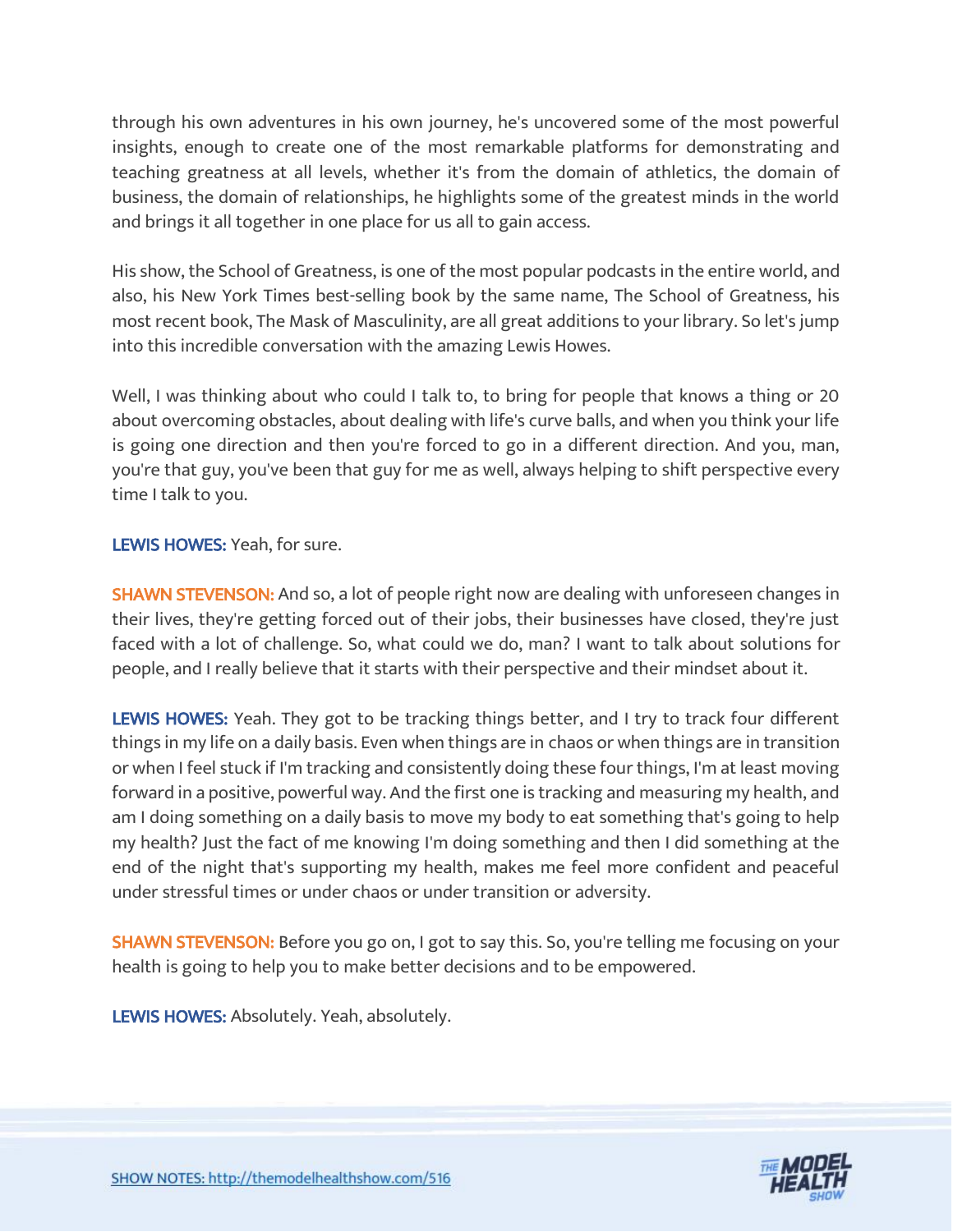SHAWN STEVENSON: I know it's The Model Health Show, but I didn't know you would lead with that, man. That's awesome.

LEWIS HOWES: Absolutely, yeah. Taking steps actively and tracking it, really reflecting at the end of the day, did I do something for my health today? And if you can go to sleep knowing you did something for your health, you're going to be more at peace just knowing, 'cause over time, the small steps will lead to bigger results.

The second thing would be, are you doing something for your heart? Are you doing something for the relationships in your life? Am I connecting with a family member? Am I reaching out to a friend? Am I having a meaningful conversation with my loved ones or someone in my life that's meaningful to me? Am I increasing the quality of my heart through relationships, conversations, interactions, at least one interaction a day that is meaningful to your health and your heart? And can you track it? At the end of the day, can you say on a scale of one to 10, did I do this? Did I do this at the best of my ability? Yes, or no? And really track this consistently. If you do this every day, those two things.

The third thing will be, "Am I doing something for my mind?" Am I doing something to learn? From all the great people that I've interviewed, you as well, they're constantly reading or learning or consuming something to improve the quality of their mindset. So, when you're doing something for your mindset as well on a daily basis and you're tracking this, you feel more peaceful, more confident, more believing in yourself that you can take on the challenges of life.

And then the fourth thing would be, "Am I doing something for my dreams?" I think a lot of people don't take action on their dreams, they keep thinking about their dream when they say, "Well, next month I'm going to do this. Next year, I'm going to do this." They tell people about it, but they don't act on it. Even 10 minutes a day. So, am I doing something for my dream? And can you at the end of the night, reflect back and track and say, "Did I take the action, 10 minutes of writing one page in my book today?" I don't care, you don't have to write chapters, but did I spend 10 minutes today? Did I spend an hour? Whatever it is, on a scale of one to 10, how effective was I on taking action towards a dream in my life? When we feel stuck, when we feel like there's adversity or going through a breakup or a breakdown, if you can continue to do those four things on a daily basis, you're at least moving forward in a positive way.

**SHAWN STEVENSON:** Alright, I love that. I love those four. They're four very specific actionable things. I want to dig into these a little bit more, because I think that a lot of us, especially people who are entrepreneurial spirits, or people who just are hard charging, they've had their life set in a certain way to get things done and execute, when challenges like this take place, we tend

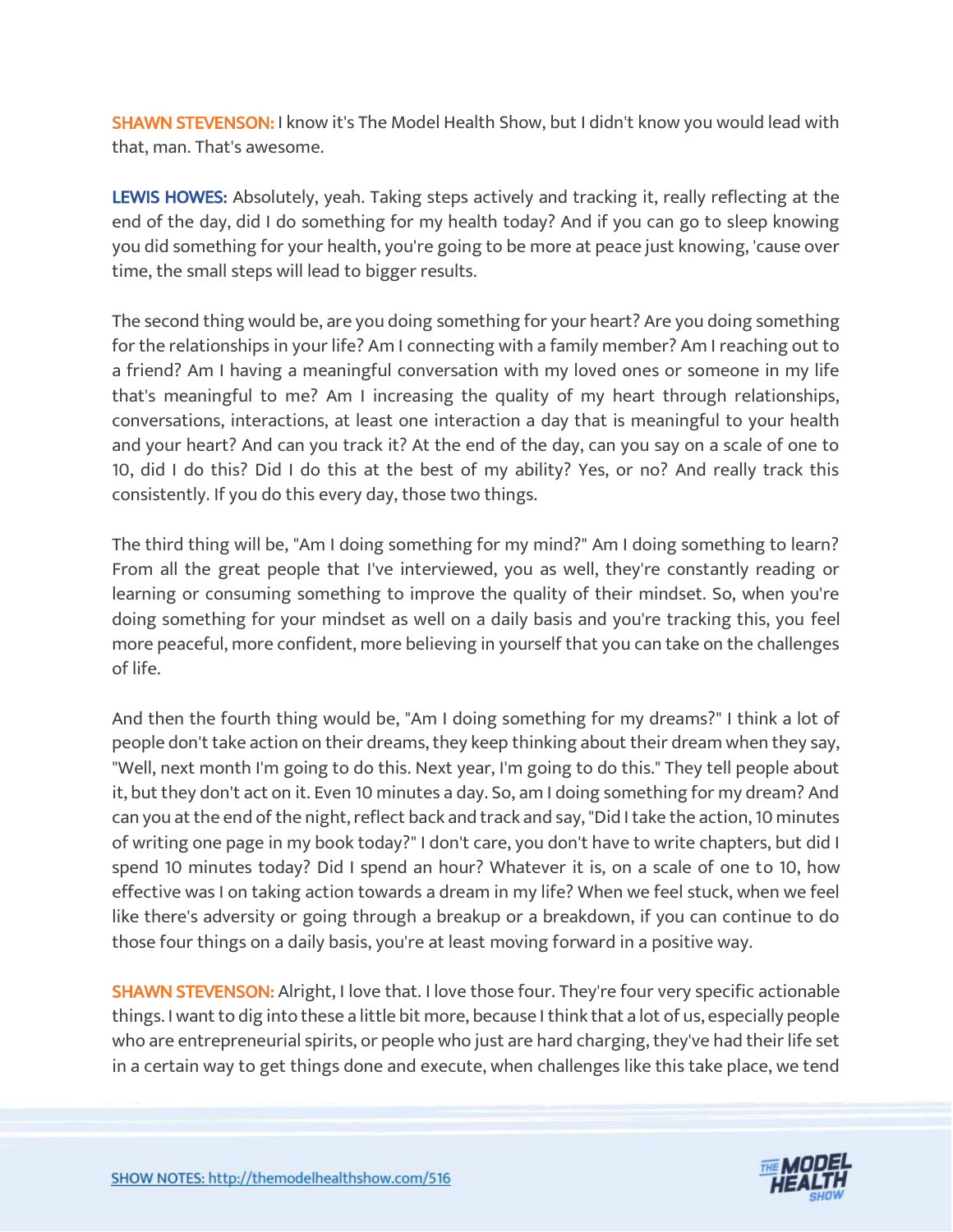to take a lot of the burden on ourselves and start having like a Olympic-style ping pong match in our head of just going back and forth. So, our relationships, we're not alone, and we have to, I think, and I've had to work on this myself to communicate, to reach out. But this comes with a caveat, and this is what I want you to talk about, because the matters of the heart, so making sure that your heart is fortified for the challenges ahead.

#### LEWIS HOWES: Yes.

**SHAWN STEVENSON:** We have to have some boundaries and standards with the people that we're allowing in.

LEWIS HOWES: I have a photo on my phone that is... I don't know if I showed you this, but a photo in my phone of my... Not my son, I don't have any kids, but this is myself when I was like five or six. I don't know if the camera can see this, but it's a photo of me...

# SHAWN STEVENSON: It just went off.

LEWIS HOWES: Yeah, it's a photo of me when I was probably five or six years old. And at the beginning of this year, so I don't know, eight, nine months ago, I started a new therapy experience, and I realized that for my entire life, I had been too much of a people pleaser, too much of a giver, without creating boundaries for myself. Even when someone would do things that would hurt me, I would keep giving and giving and giving, specifically in intimate relationships, not necessarily in business relationships and friendships, but more specifically in intimacy, people that I was in a relationship with.

And I started doing this therapy where she said, "Lewis, I want you to put this photo of... Find a photo of yourself when you were a child, put it on your phone, and I want you to look at this photo throughout the day and ask yourself, "What does this child need when someone is doing something that feels that's not good to your heart? When they feel like they're taking a little bit, when they're saying something that you don't feel like you believe in this you... When you feel taken advantage of, when you feel like you're under attack or you feel like you're in that abused state, I want you to look at the photo of your child and have a conversation of yourself when you were a child and have a conversation and really reflect and figure out what did you need then? Do that for yourself now. Stand up for yourself now to give your five, six, eight, 10 year-old self what he needed then and start to heal that process."

And it's been an incredibly powerful exercise for this entire year, the last nine months to do this because now I can create boundaries and set a new standard for myself for what that child needed, and I can continue to integrate the healing process with my inner child, the child that

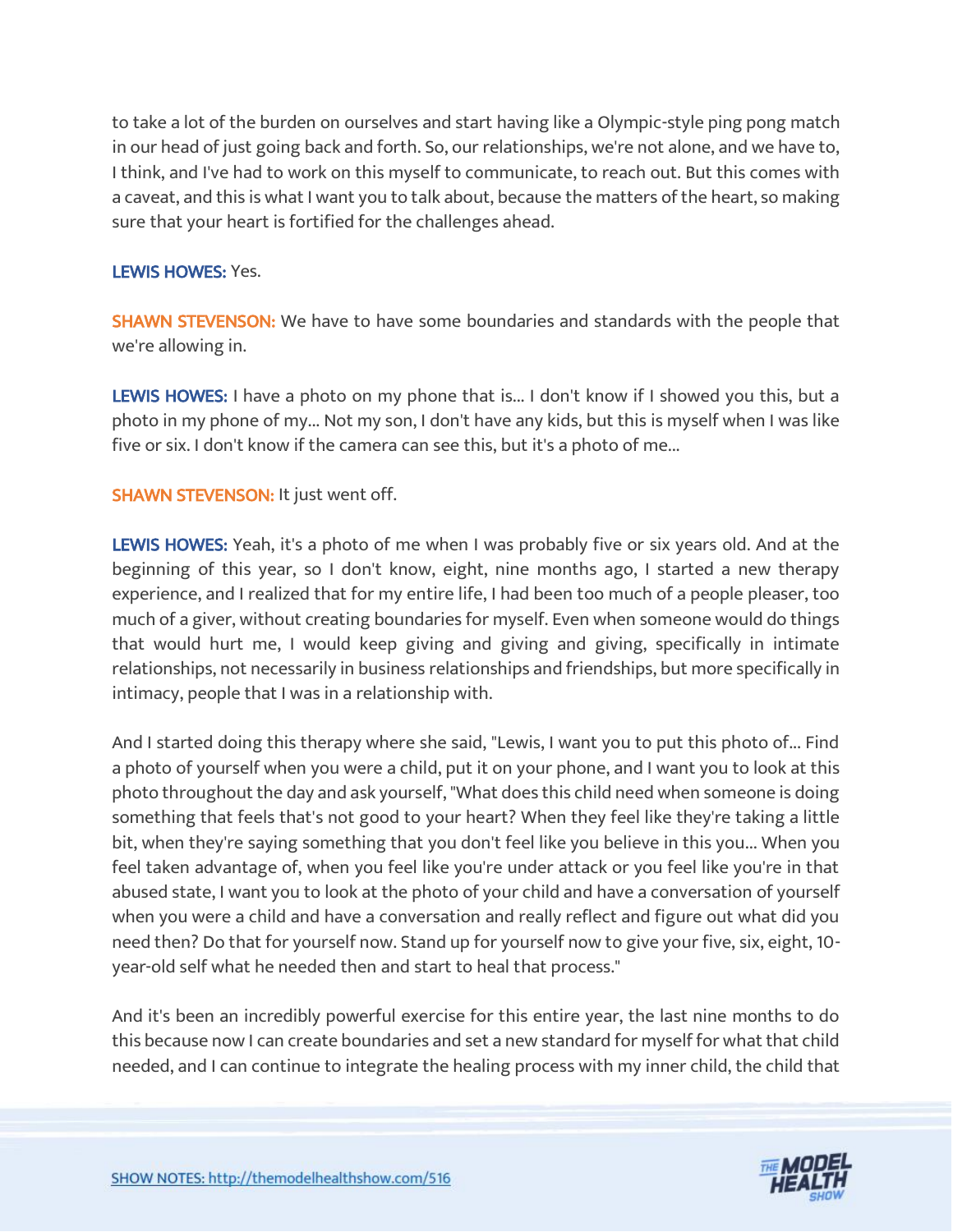didn't get what he needed at those years. And creating those boundaries and allowing myself to heal has created so much inner peace, it's like there was a pain in my chest at different times that just went in one, a ball, literally in a moment, I felt this pain go into a little ball and then just disintegrate, and I was like, "There's no more pain." Once I started to integrate this and realize the concept in my mind and then feel it in my body and just decide that I'm not going to allow people to do that in intimate relationships, that I'm okay on my own, if that's the price, that I'll find someone that's healthy and more conscious, that I can set a standard for myself and not keep abandoning my inner child. When I started to do that, it felt like everything started to come my way effortlessly, unexpectedly, because I created a new boundary for myself.

So, I think not abandoning yourself is one of the most powerful things you can do, it's one of the ways that you can attract abundance in your life, abundance of health, abundance of love, abundance of wealth by having the energy to not feel stress and pain internally, consistently; it's extremely powerful. And it's a practice that took me a long time to realize how to do, but now that I'm doing it, it feels amazing.

**SHAWN STEVENSON: That's so great, man.** 

LEWIS HOWES: But I feel like a lot of people abandon themselves, they don't know what boundaries they need to set for themselves, because they get confused around love, around what a friendship should be, or what a family member should be, and they feel guilty or shamed if they're not doing something that someone else expects. But the first thing we need to realize is how to take care of our own self-love, and that starts with boundaries for what you need to be healthy, happy and whole. If you're not healthy, happy and whole, how could you give fully to someone else from a depleted place? So, it's really, it's a lot of self-work for ourselves in order to get there.

SHAWN STEVENSON: Yeah. We have all these emotions, and I know you've talked with Dr. Susan David as well. And we have such an array of emotions and they're amazing, we have this spectrum of human emotion, and rather than classifying them as good or bad, they're each giving us different data subsets, they're giving us feedback about our needs. And so, we have an emotion or a feeling tone tied to shame for a reason, it could be valuable data. However, we have to understand, and I want you to talk about this, that if somebody is intentionally invoking shame or using that as a leverage to try to get you to do something, creating some boundaries with that, for example, having standards where you don't allow energy like that, especially when you're trying to be successful.

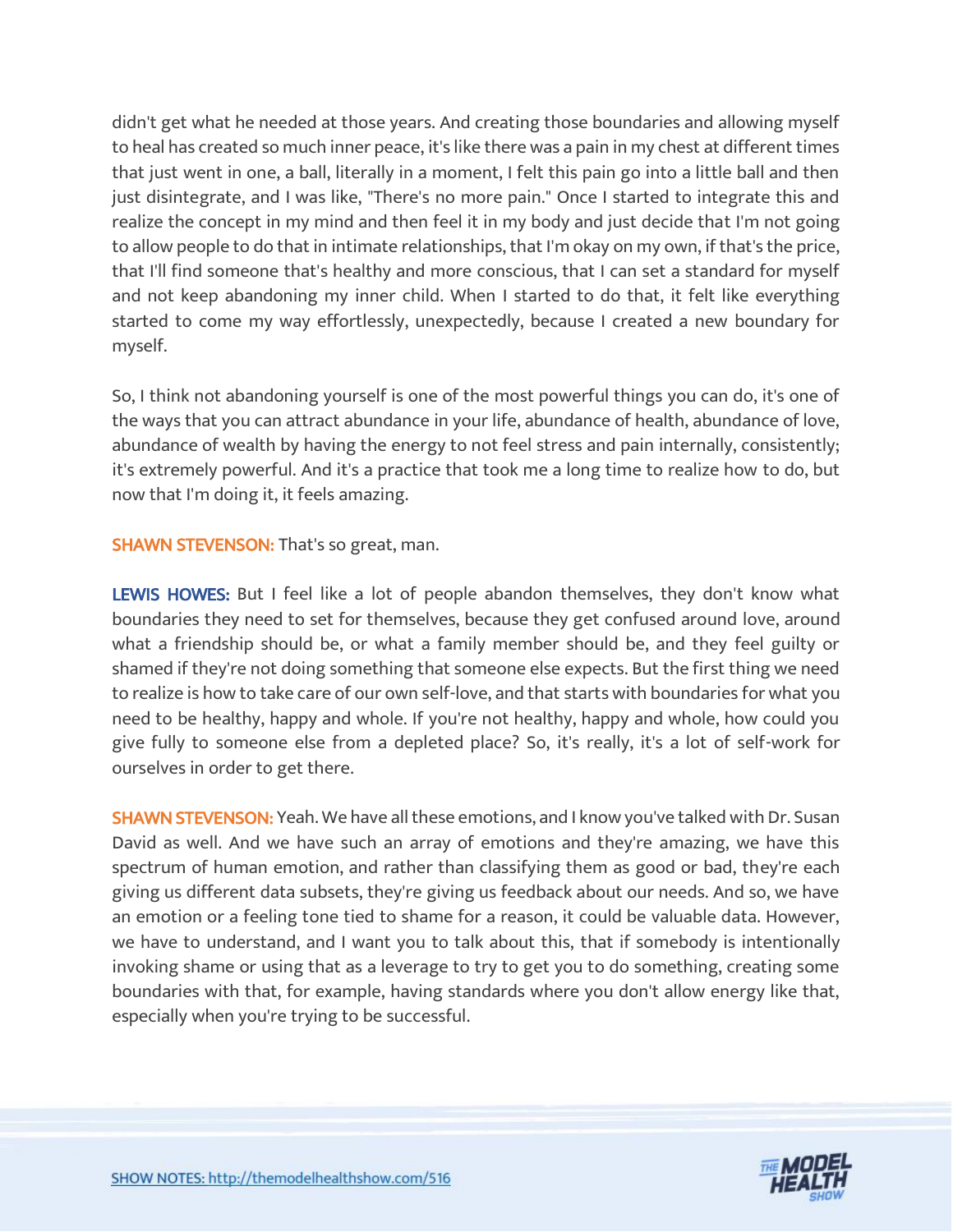LEWIS HOWES: Right. Yeah, I think it's hard to do it because we want to belong, we want to fit in, we want to be friends with people, so we don't want to lose the friendship or the family member that we care about and that cares about us, we don't want to lose that bond and feel alone. For years, I practiced being alone so that I could feel okay on my own, because it's scary if you don't know the feeling of going out to dinner by yourself, you don't know what it feels like to go to a movie alone, if you don't know what it feels like to go on a walk by yourself, to go to a park by yourself, to go on a bike ride alone, it's scary if you don't know how to live alone in your own thoughts, in your own world. And that's why in my 20s, I said, I'm going to do this 'cause I always needed to be around people, and then I was pleasing others and doing things I didn't want to do.

So, I learned in friendships and with family in my 20s how to not be a people pleaser, but I still didn't know how to do it in an intimate relationship, because love was like another level of like, I just want to keep feeling this. And then I realized I didn't fully love myself, and so I think a lot of people don't fully love themselves because they're willing to lower their standards of what is acceptable for people to treat them.

And you're going to get exactly, and you deserve exactly the way you allow others to treat you. So, if you don't want to be treated a certain way, you got to start treating yourself a different way, and start setting a new standard. So that's... It's all scary stuff that I feel like we need to learn how to practice by doing it, by putting ourselves in those uncomfortable situations. That's what's worked for me, is constantly putting myself in an uncomfortable situation.

**SHAWN STEVENSON:** Wow, that is some really, really good advice. I don't want to miss this, because I think that, especially with all that's going on in the world, there are certain folks who are really rising to the occasion; they feel like their lives have built them for this. And in a sense, life has kind of qualified them for the challenge in a sense.

# LEWIS HOWES: Right.

**SHAWN STEVENSON:** And this is where we can realize that this is taking place where we can proactively give ourselves these stressors, put ourselves in these uncomfortable situations, grow that resilience.

#### LEWIS HOWES: Yes.

**SHAWN STEVENSON:** And we know people who are the world leaders in these things, whether it's like Wim Hof and getting yourself uncomfortable with that very visceral thing, or a

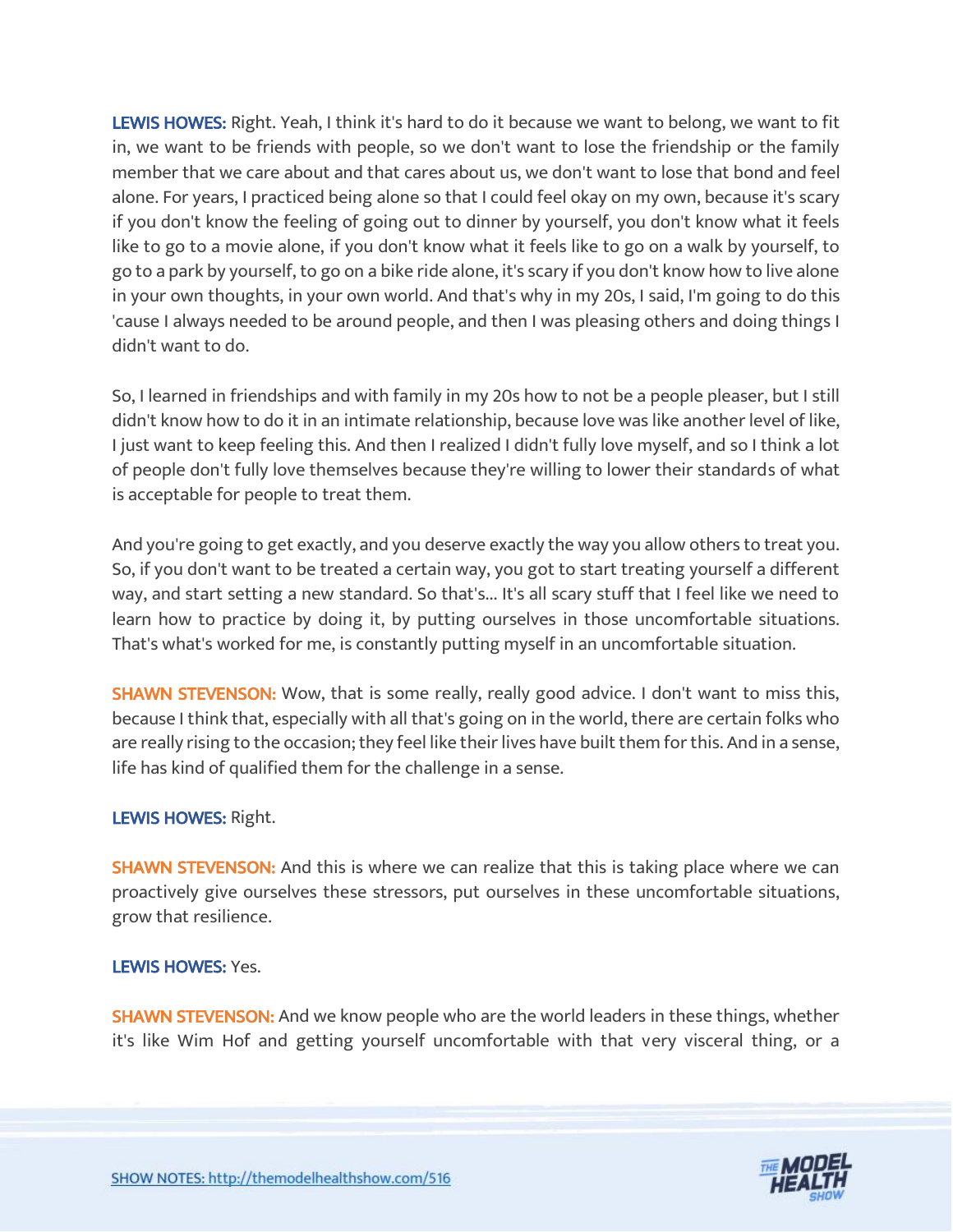workout, or just putting yourself like you just gave an example of, like being alone with yourself.

# LEWIS HOWES: Yes.

SHAWN STEVENSON: For some people, that is the scariest thing in the universe, but leaning into those things to make us more resilient.

LEWIS HOWES: I just think it makes you a better human. Living in fear... Like you said, I feel like I was built for the last year and a half, because I went through so much adversity 10, 11, 12 years ago in 2007 and 2009 during the last recession, going through a transition of playing arena football, losing my dream by getting injured, and then not having money for a year and a half, living on my sister's couch. I felt like that was a miserable place to be in, but it developed me, it created character, it gave me strength to overcome adversity in the future. So, I remember saying, "This will happen sometime again in the future. I don't know if it's going to be in two years or 10 years or 30 years, but something like this in America or in the world's going to happen again, and I'm going to be prepared. So how do I need to train my mind, train my body to be prepared for adversity?"

I think a lot of people just play it so safe, they're not trained and prepared for adversity. So, we got to put ourselves in very uncomfortable situations so that when this happens again, or continues to happen, this period of time, it doesn't break us. 'Cause I think mentally and physically, people... A lot of people are broken 'cause they weren't prepared. They played it too safe in life, they didn't train their mind, they didn't train their body, their relationships weren't strong enough, and therefore they are... Their body, their mind is suppressed from how strong it could be.

So, we've got to strengthen it by stressing it, actively putting yourself through safe pain, controlled pain on a daily basis. This is why working out, like you talk about and you doing consistently, is a safe container to create stress in the body to allow you to grow and be stronger against the pains of the world. This is why having difficult conversations with loved ones is a safe, controlled way of building strength and character in relationships, where you don't lie, where you're not out of integrity, and when you're not letting someone take advantage of you and cross your boundaries, 'cause you're consistently having the challenging conversations.

I was talking with someone yesterday who was mentioning about relationships. I can't remember if it was Jay Shetty or Dr. Phil, 'cause I had a conversation with both of them backto-back. But I think it was Dr. Phil that said, "Any time we have... " And he and his wife have

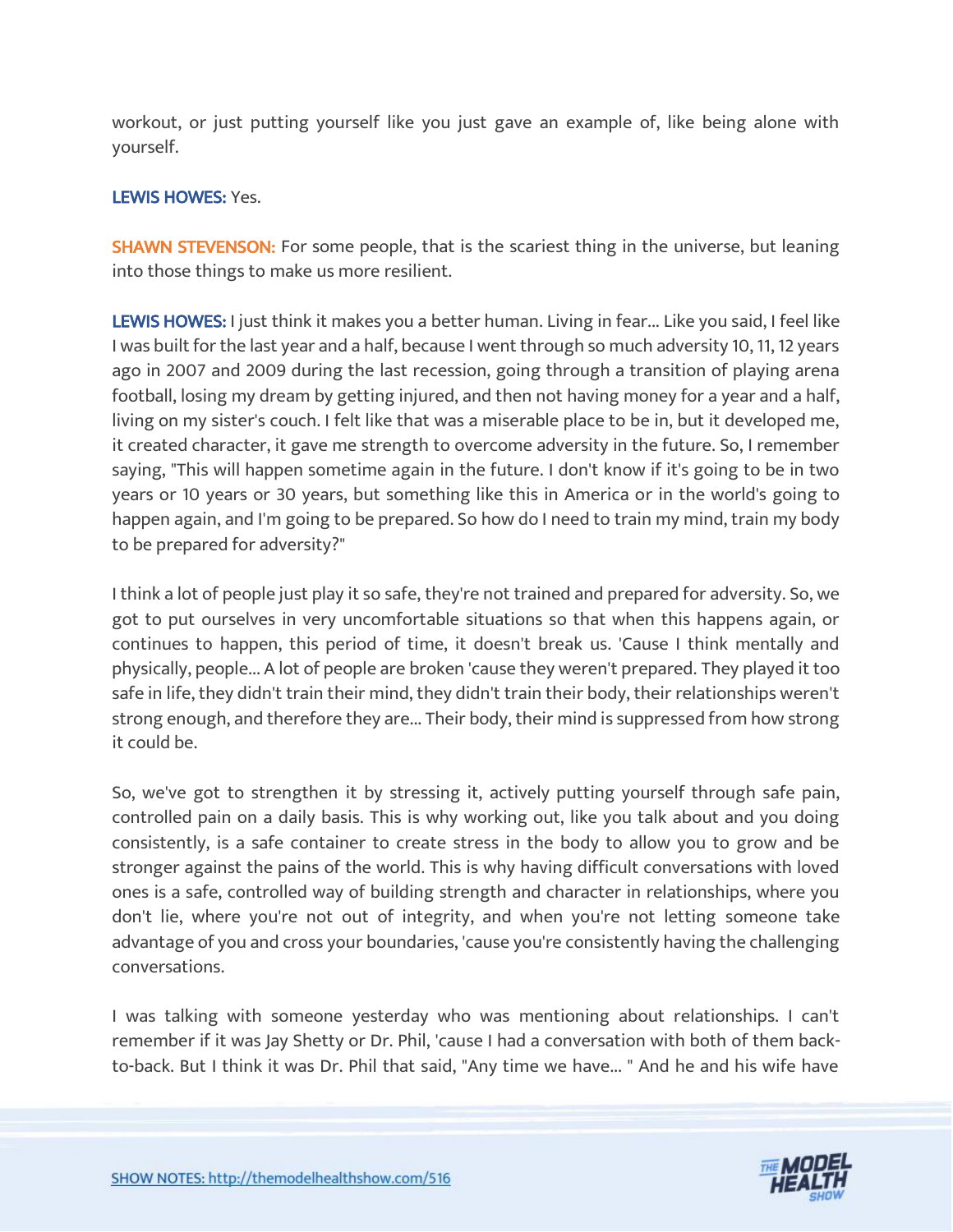been married for 45 years and been together for 50 years. He's like, "Every day, I feel like I still don't have enough time with her. I love her so much. I feel like it gets stronger." And I go, "What are one of the keys?" and he said, "If there's a little crack, we don't let the crack get bigger. I focus on the crack right in the moment we have the uncomfortable conversation right in the moment. Maybe it's uncomfortable, but we do it consistently so much that it doesn't spread, and it doesn't get wider. We're addressing it now, head on, not hiding. It might be a little frustrating and scary for a moment, but then it's over."

#### SHAWN STEVENSON: Yeah.

LEWIS HOWES: And the more we do that in our relationships, the more we are saying, "I love myself, because I'm willing to have authentic conversations of integrity." So that's why I think, if you do those four things on a daily basis, you're building self-belief, you're building confidence, you're building inner strength, you're creating more inner peace, you're strengthening your body, you're pursuing your dreams, which allows you to have, again, more of this momentum and belief in yourself that, "I can do anything." And I think people just don't have that belief 'cause they're not actively taking action on the things that matter most.

SHAWN STEVENSON: Yeah. I love that, man. The thing about you too, is that you're also a sponge for all of this other greatness from these individuals, like that conversation with Dr. Phil.

#### LEWIS HOWES: Yeah.

**SHAWN STEVENSON:** He's been married longer than we've been alive.

LEWIS HOWES: I know, man. It's crazy.

**SHAWN STEVENSON:** So, he might know... And feeling that passion, he might know a thing or two about successful relationships, and that simple principle... The funny thing is, when you were talking about it before, I was thinking about when you're saying how people are being broken, and I was thinking about kintsugi, the Japanese tradition of, if a vase breaks, sealing it back together with gold. Now, I might be messing up the dictation of this, but...

LEWIS HOWES: It's more beautiful and it's stronger.

SHAWN STEVENSON: And it's more valuable, right?

LEWIS HOWES: Yes, more valuable.

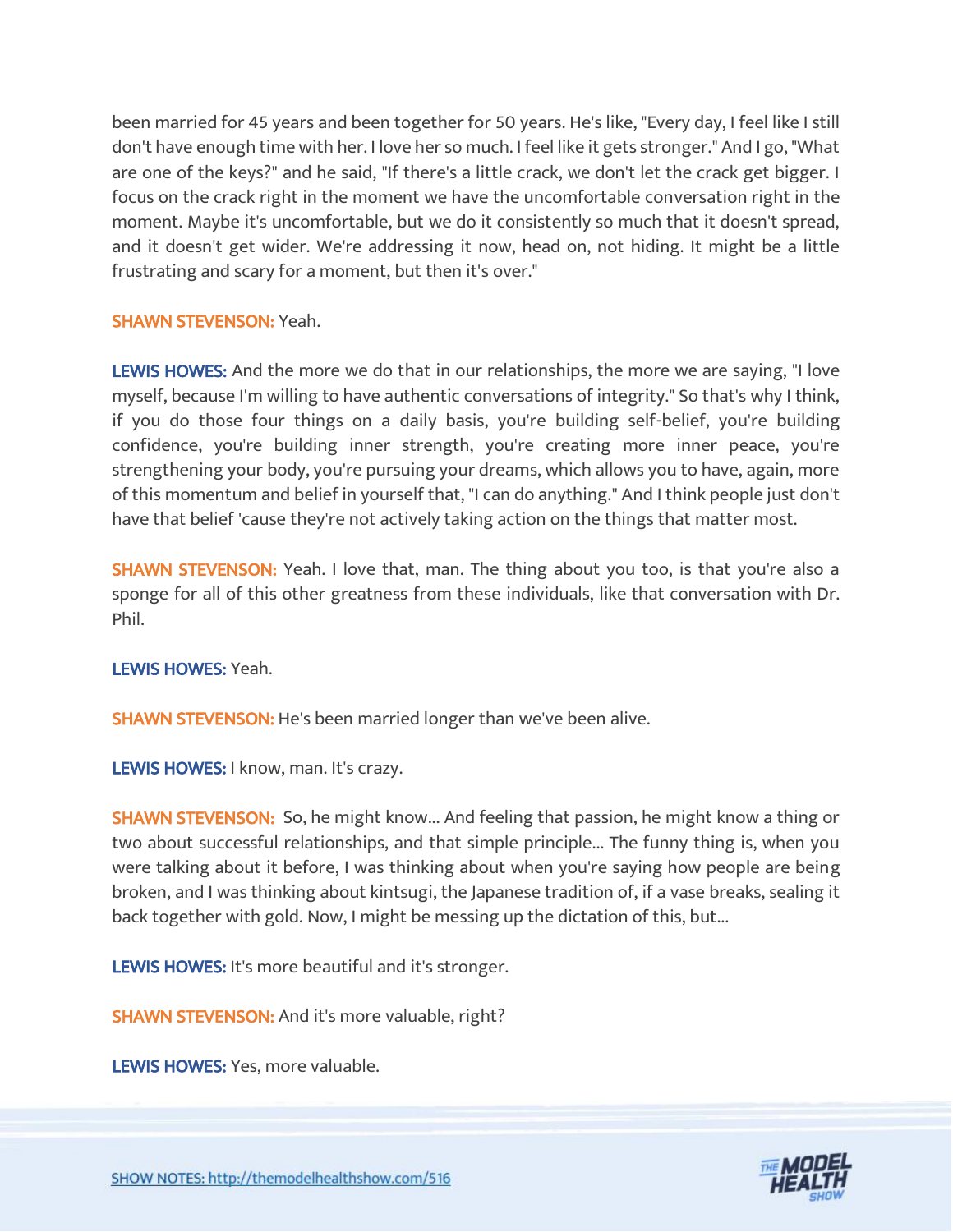**SHAWN STEVENSON:** And so, if you felt broken through this process, please know you can get put back together better than you've ever been and more valuable.

#### LEWIS HOWES: Absolutely.

**SHAWN STEVENSON:** And a part of that is, from learning the lesson, let's not let things get too broken. He's just like... And the funny thing is, that's with me and my wife, if there's any kind of weird energy at all, we address it. We got like, "I don't like it." If she doesn't like it, we've got to be straight. And we've created an atmosphere in our lives, in our home where my youngest son, if he senses any of that, he's like, "Hey, you two... "

LEWIS HOWES: Talk it out.

SHAWN STEVENSON: "Let's get it together."

LEWIS HOWES: It's funny, I was having a conversation with Rob Dyrdek as well a couple of weeks ago, and he said... I said, "What's your relationship like with your wife?" and he goes, "It's 99.9% peace all the time." I go, "What? That's amazing. There's no arguments?" He's like, "99.9% peace." I go, "How and why?" He said, "One of the... There was many reasons why, but one of them is, every two weeks a therapist comes to the house, even when everything's great and there's nothing to talk about, just to come and say, 'Do we want to talk about anything? You want to get anything off? Do you have anything you want to share? Let's talk about it right now.'" Scheduled time. It's just consistent open time to have a safe space for discomfort. I think we need a safe space for discomfort on all the things in life to make us stronger. Working out is a safe space. Don't hurt yourself, but find a safe way to do it, to move your body. These hard conversations with family members, friends, business colleagues, loved ones, finding a way to do that is uncomfortable, but it's a safe space. Do it consistently, it'll make you stronger.

#### SHAWN STEVENSON: Yeah.

#### LEWIS HOWES: Yeah.

SHAWN STEVENSON: A couple of years ago, I did a master class on the mind-muscle connection, and we'll put it for everybody in the show notes, but one of the things I've seen in the data is that strength training does in fact translate over into resilience in the real world.

LEWIS HOWES: It does.

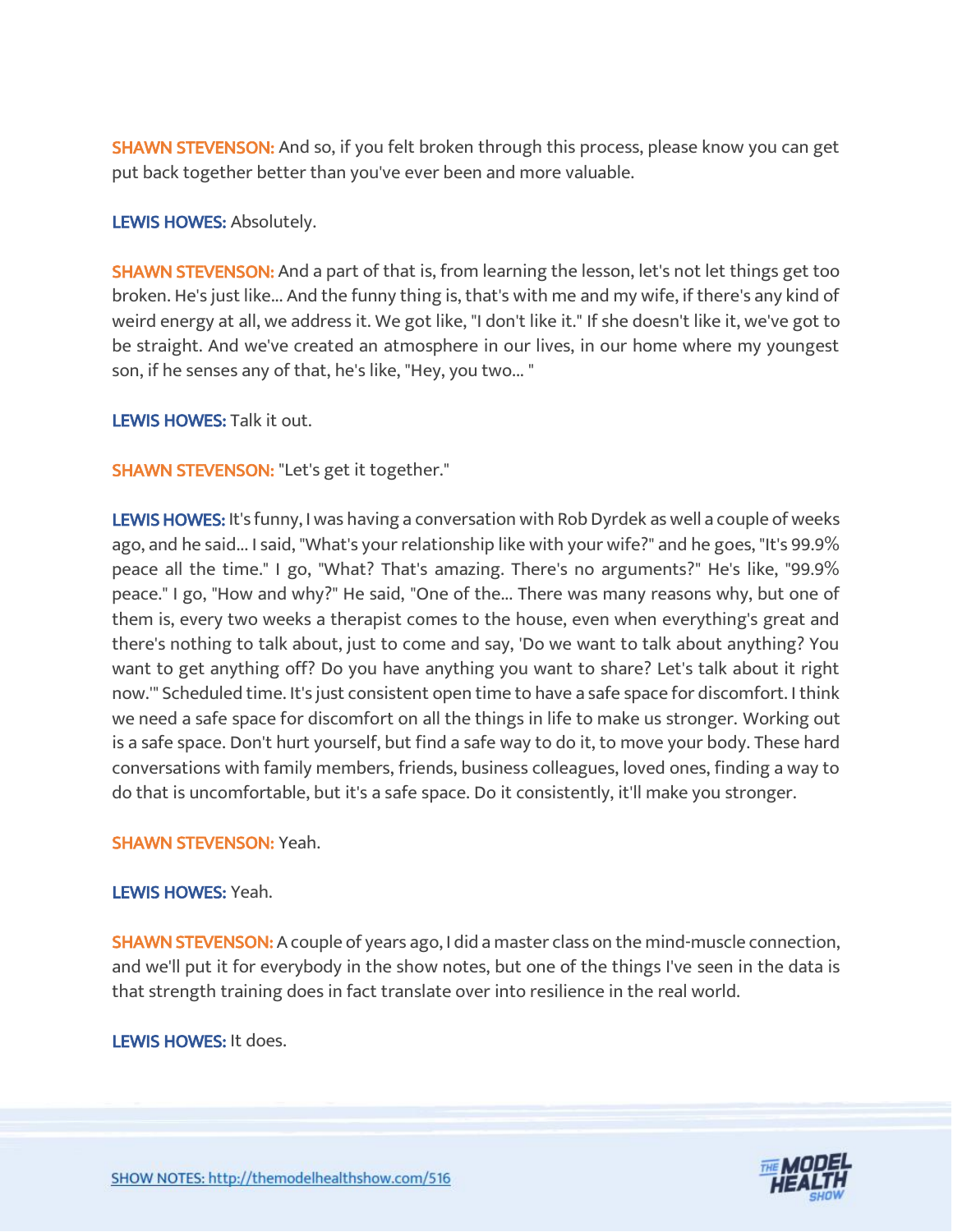#### SHAWN STEVENSON: Right? Yeah.

#### LEWIS HOWES: Yeah.

SHAWN STEVENSON: And so... And I shared that... I did a talk for Tom Brady's company, The TB12, and there's a bunch of trainers who are a part of the organization, and they're just blown away by it as well. Because it's something that we kind of know, but then we have data now to affirm these things that we know. And we can proactively do these things, because our ancestors, that was just life. And so, it's also part of their systems of, for example, there's so many different traditions that used heat, like really hot circumstances as a rite of passage or as a part of overall health and resilience.

LEWIS HOWES: Sweat lodges, things like that, yeah.

**SHAWN STEVENSON:** Right. And so, we can use that. And now we know heat shock proteins, and we know certain viruses, not going to drop any names, but they don't really do well under hot conditions, a lot of different viruses and pathogens. And it's something that also it's a mental thing where you have to get a rein on your mind to know that "I'm okay, I can make it another five minutes in this infrared sauna," whatever the case might be. But of course, we're not putting ourselves in position where we're in a state of danger, but you get to train your mind to know what's truly dangerous and what isn't. And I think a big part of all the fear happening is people not really understanding what's truly dangerous, when the real danger is losing your sense of sovereignty and losing your sense of peace, like you've been talking about.

LEWIS HOWES: Absolutely. Inner peace is the key, man, in every situation. Whether it be the career you're at, do you have inner peace? The relationships you're at, your family, do you have inner peace? Not saying that you can control what other people or certain circumstances, but can you have the peace within the circumstance? With the chaos, the craziness that's happening around your world, whatever it be, personal world, career world, can you create and stay at peace? It's really hard to solve a problem from a chaotic state of mind. It's really hard to make quality decisions and say good things from a stressed state. So, the practice of being peace, saying, "I am peace," being peace under chaos allows you to be a better leader for yourself to make more conscious decisions, healthy decisions, and not hurt yourself or the people around you in the process. And I think that's what we need to train ourselves for. I don't see the world becoming more peaceful. I don't see it happening anytime soon. I don't see it happening anytime soon. I feel like everything kind of swings on a pendulum. It's like you go back and forth on extremes.

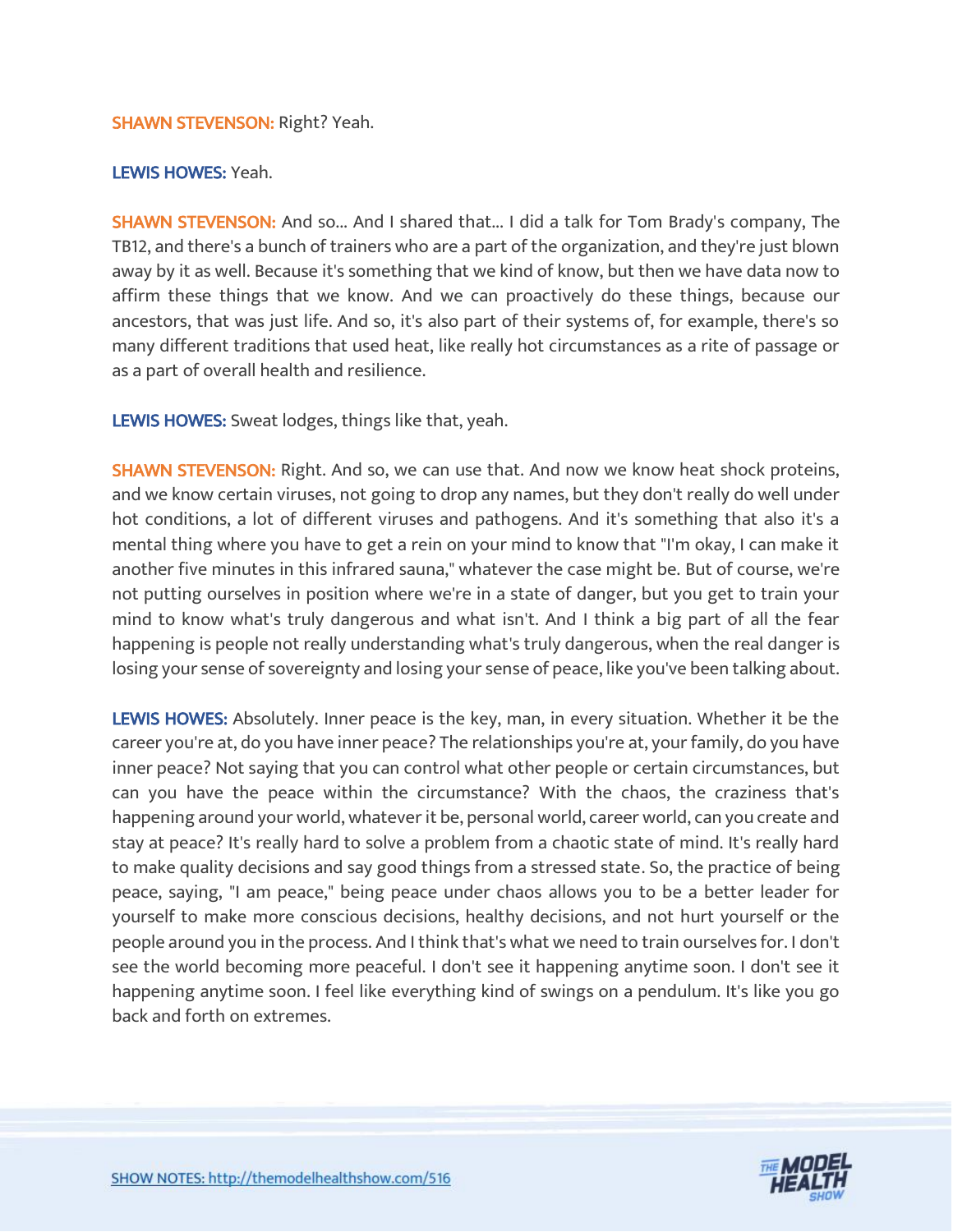Right now, we're in a more extreme state of chaos, emotionally, mentally. And I feel peace because I set myself up. There's moments where I feel stressed, but overall, I feel peace because I'm setting myself up for an environment of peace, I'm setting myself up for relationships of peace. I'm doing the challenging things that are not fun, so they do not build into more stress and chaos, I'm addressing them right away. And I'm maintaining those four parts on a daily basis, like, "What can I do to eat something healthy and move my body? What can I do for my mind to learn and grow my mindset and expand? What can I do for my relationships? And what can I do for my dreams?" And I feel at the end of the day that I can go to bed and be grateful for all those things and fall asleep in peace, and then wake up and do it again. And that's a beautiful state to be in. I haven't always been that way, but it's a beautiful place to be right now.

**SHAWN STEVENSON:** Yeah, for sure. And that's the example for all of us, for sure...

#### LEWIS HOWES: Yeah.

**SHAWN STEVENSON:** That that's possible. And I think that's... I know it is always the first tenet, is just realizing that a thing is possible.

# LEWIS HOWES: Absolutely.

**SHAWN STEVENSON:** "With all that's happening in the world, I can still experience peace," just to plant that seed. So, I want to go back to young Lewis Howes, just injured, his vision of life is dedicated to sports performance, he's on the field, it's his joy, it's his expression, it's what he's invested his life into. And now, here you are on your sister's couch, and your reality, what you thought life would be, is broken, as we talked about.

#### LEWIS HOWES: Yes.

SHAWN STEVENSON: What was it? What was the thing that got you to get up off of that couch? Because... And I'm asking you this because all of the nurses reaching out to me right now, who were being pushed out of their jobs because of them not wanting to follow a particular mandate, and they've invested so much of their life into service, and they're not trying to be a miscreant, they're just being cautious, and they also value freedom.

#### LEWIS HOWES: Right.

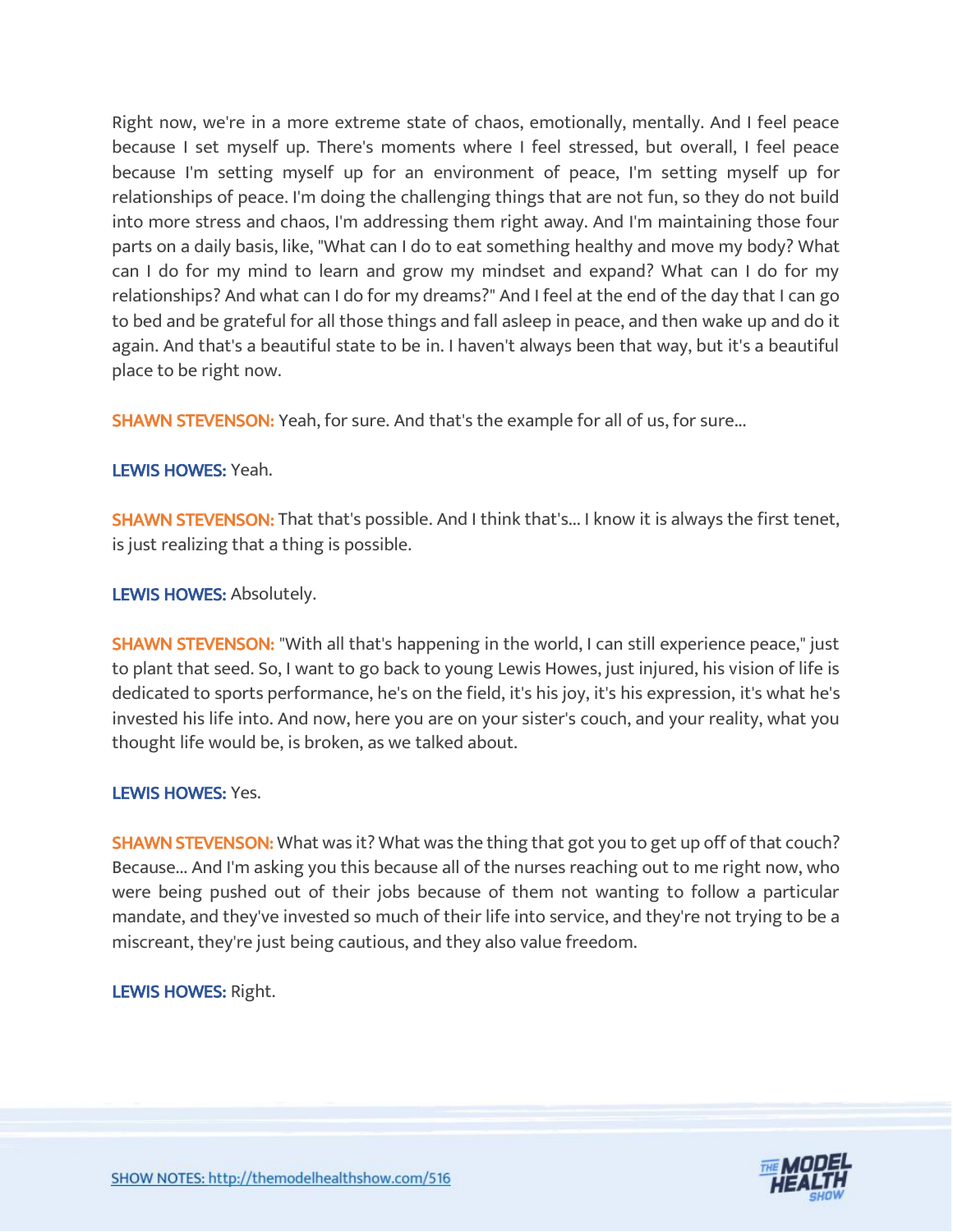**SHAWN STEVENSON:** And being in that position where now their reality, their path of life is being shifted, what was it for you that got you in that state of brokenness or just confusion to get up off that couch and to change your life?

LEWIS HOWES: I think it was two things that are coming to mind. One was kind of just an inner calling, it might be weird, but just like a pull. Like there's something more for me, I don't know what it is, but this is not it. After the stage of denial, like, "I'm going to go back and play football again," after that was like, "Okay, no, that's not a possibility anymore," or to the level that you would like to do, after that phase of kind of the sadness and the depression, whatever you want to call it, denial, I was like, "There's something more for me." So, I was just kind of listening to the still small voice, whatever you want to call it, something was like holding me from here, to like, "You're supposed to do something more," but I didn't know what. I had no clue. So that was holding me to take action on something. I didn't know what the action was.

The second thing that supported me was finding these mentors, finding models of people that had created something of life that I would like to create. So older gentlemen that I looked up to, that I was like, "Man, they've got a great relationship, they've got a great family life, they've got a career or a business that's inspiring to me." So, meeting them and learning about their life and how they overcame adversity showed me, "Okay, these people have all been through some type of adversity as well, and look where they are." So, it gave me a place of like, maybe there's a way that I could get something like that. So, I found mentors with a model that I could mimic, mentors with a model that I could mimic, a model of a business, a career, of a lifestyle, of a family, of values that I can mimic. 'Cause I was kind of all over the place. "What are my values? I don't know who I am. This was my life and now I'm not sure." So, they had these values, they had this lifestyle, their family, careers, business, that I was like, "Oh." There wasn't one of them I wanted to be exactly them, but I was like, "I kind of like what they're doing here. I like what he's doing. I like what he's doing." So, I just said, "Why don't I try a lot of different things and see what I like?" 'Cause I wasn't sure; I wasn't clear what this thing was supposed to be.

And so, I tried a bunch of different things and I kind of did some internships and mentorships with them and just started learning and working with them, and I realized what I didn't like and what I liked quickly by taking those action. So, within a couple of years, it just became clearer and clearer the direction I was supposed to take, until that direction wasn't my path anymore. And I said, "Okay, what's the next thing? And what's the next thing?" It's interesting, I was talking to Dr. Phil yesterday, he's on his 20th season of his talk show, Dr. Phil. And I go, "You're a machine. You're a machine right now. You're 71. You just had a 71st birthday." I go, "How much longer can you keep doing this? Or do you feel like there's another chapter for you, another season?" And he said, "I feel there's a calling, I don't know what it is though. I feel like within the end of this year, next year, there's something else I'm supposed to do. I'll probably keep

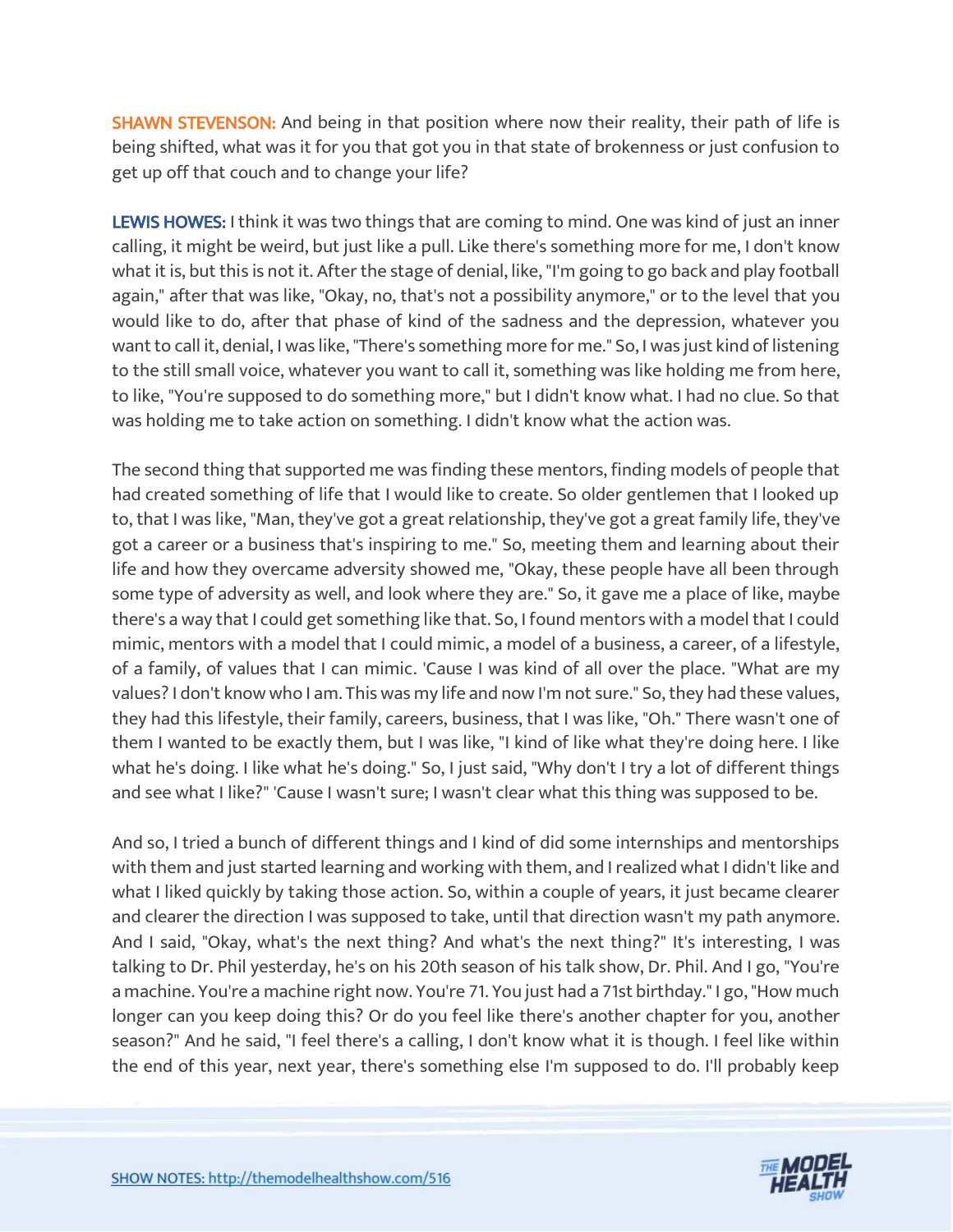doing this, but there's something else I'm supposed to add to my life. I don't know what it is yet, but I feel something pulling me."

So, I think keeping a peaceful mind, having a healthy body, allows us to listen to what our bodies are pulling us, where you can be observant to ourselves of what we're being drawn to. It's hard to do that when we're in a chaotic state. It's hard to listen to that small voice. And so, it was cool for me to be like, "Okay, he's at a whole different season. After all the success he has, he's being pulled slightly into another direction." And I think we should always be listening to that inside, "What is attracting me? What is drawing me towards another lifestyle, another career?" whatever it may be. So just be a listener of your thoughts, a listener of your feelings, of where should you be drawn to, and start testing it, say, "Do I want to try this out?" and try it out. And if it doesn't work, then try the next thing. That's what I did for many years.

**SHAWN STEVENSON:** Yeah, that's worth the price of admission. Just you coming here and sharing that in and of itself is absolutely game-changing, and I really want folks to get that. So, number one, and it still goes back to health again, which is...

LEWIS HOWES: Absolutely, man.

**SHAWN STEVENSON:** The better you feel... It's not that it's impossible to get that intuition and to listen to your heart, to have that internal guidance system on point, it's just harder.

LEWIS HOWES: Harder, man.

SHAWN STEVENSON: And so, I want everybody to really think about this right now and really turn within, and listen to your inner calling, your heart, your intuition. And I'm a scientist, so even when we get into the realm of things like intuition, but we can talk about this in terms of other species of animals, for example, the connection that we might see like with bees or something like that. But there's an inherent connectivity, there is an inherent internal guidance system, we call them instincts as well, and your body and your mind, you already know, but today there's a lot of suppression or oppression of you listening to your heart and what you know to be right. And so, I'm asking you, everybody listening, to listen to your gut, listen to your heart, listen to your intuition on what's going on in the world, what feels right to you, and to move in that direction to what feels right.

LEWIS HOWES: You know what's interesting, there's a lot of things we... It's hard to see the signs sometimes until they're right in your face. Even when they're right in your face, it's hard to pay attention. I'll give you an example. All of last year, I don't know if I told you this, but all of last year, I had this bright red, kind of... I don't know if it was eczema or what it was, like a

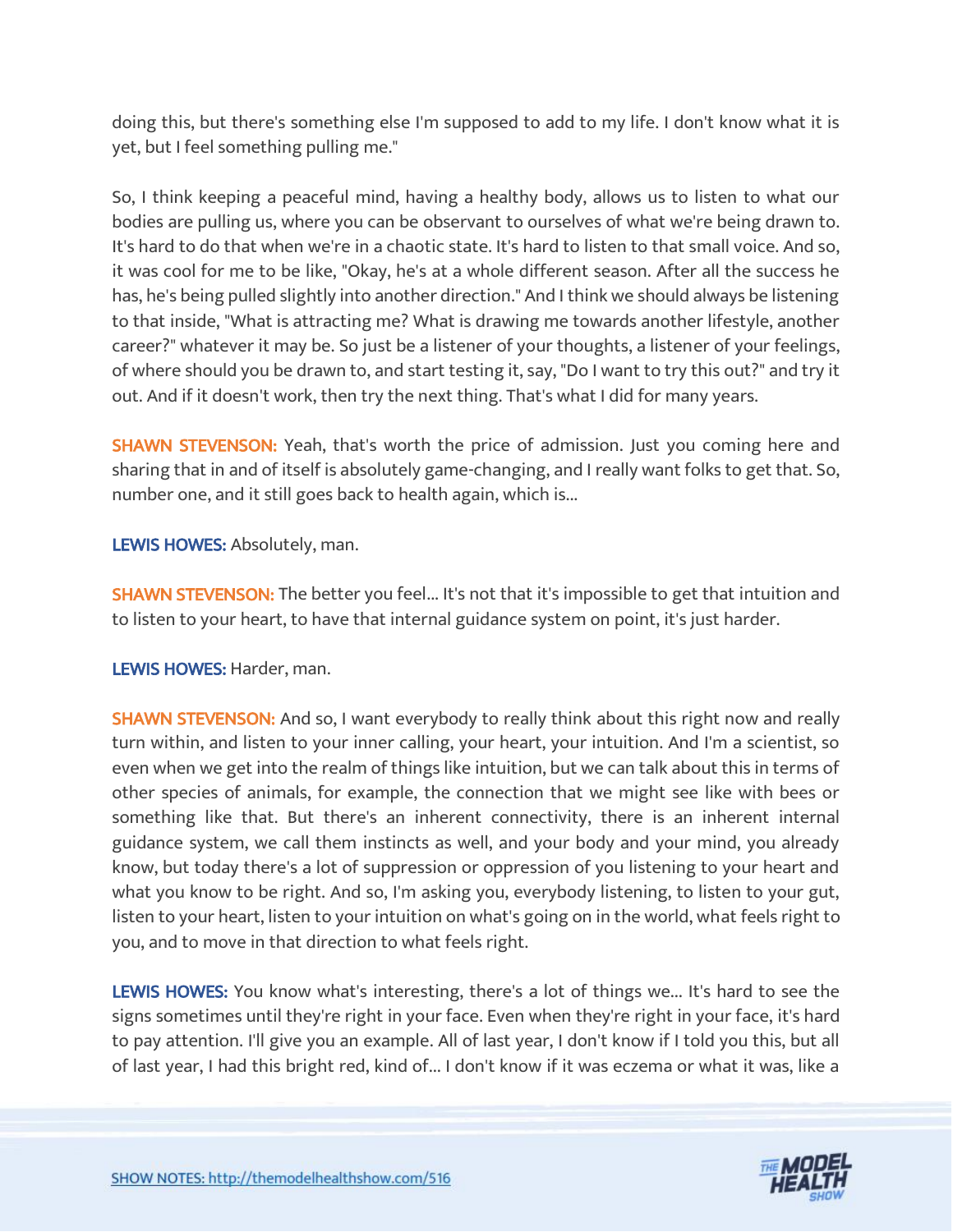bright red patch right here on my skin, and it's almost completely gone right now, it's almost... I can't even see it right now. And I can't even tell where it was, but for a year it was there, and it wasn't going away. And I did every test. I went to all the doctors and the natural doctors, and I was like doing the blood work of like, "Okay, I must be having too much almonds, or is it chicken?" I don't know what it is. There's something that's a negative effect.

It's got to be something I'm eating... Dairy, I don't know, cheese. What is this? Nothing I was allergic to, nothing I was allergic to. And I was like... And then I started to get it spreading on my stomach and near my groin. And I was like, "Do I have some disease? What is this?" And it was like bright red. So, it was kind of looked uncomfortable. I was like, "Oh, this is kind of weird." And nothing changed. I was like, "I guess I'm just going to have this forever." Like some days it was less and other days it was not. I was like, "I guess I'm just going to have this forever."

And it wasn't until I started to stop abandoning myself in my intimate relationship. When I actually stood up for my peace and my boundaries emotionally, it started to go away. Literally, it was when I started to heal the inner child, do the inner child work, when I went to therapy, when I got the tools and the training to practice and integrate healing emotionally, things we can't see, that's when this disappeared. And I was like, "What?" And it disappeared on my stomach, I was like, I thought I was going to have this for the rest of my life. But I started creating boundaries like we talked about, I started stepping up for myself, doing what I needed, doing what my five-year-old self needed when I was sexually abused and felt taken advantage of, I started to integrate that into my adult self, into my life and create harmony with my heart, my emotions, and my thoughts, and it went away. I was like, There's something to the unseen, there's something here, you can't hold on to it, it's hard to measure it in science. These thoughts, the emotions, creating boundaries, healing something, it's hard to really measure that, but it's gone, and it's consistently gone and I'm like... And I don't feel the pain in my chest anymore, which I was feeling like every other day, and I didn't know why.

But when I started to integrate the healing work, that's when the magic came to life. And when I start to start to listen to myself more and more, it gets clear on what are the relationships that are good for me, what's the actions I should be taking towards my dreams, it becomes more and more clear, the steps I'm supposed to take when I take care of my health. So that's why health is important, but physical health will only take you so far, the emotional health is everything as well. Because sometimes... I've heard many stories, I don't know if you've heard this as well, but a lot of people, they work out the right way, they eat the right way, they sleep eight hours, they still can't get the weight off, until they finally end that relationship that they know is toxic for them, or they create boundaries, or they love themselves the way they need to love, they don't beat themselves up emotionally, then it just starts coming off. I'm sure you've seen that case after case.

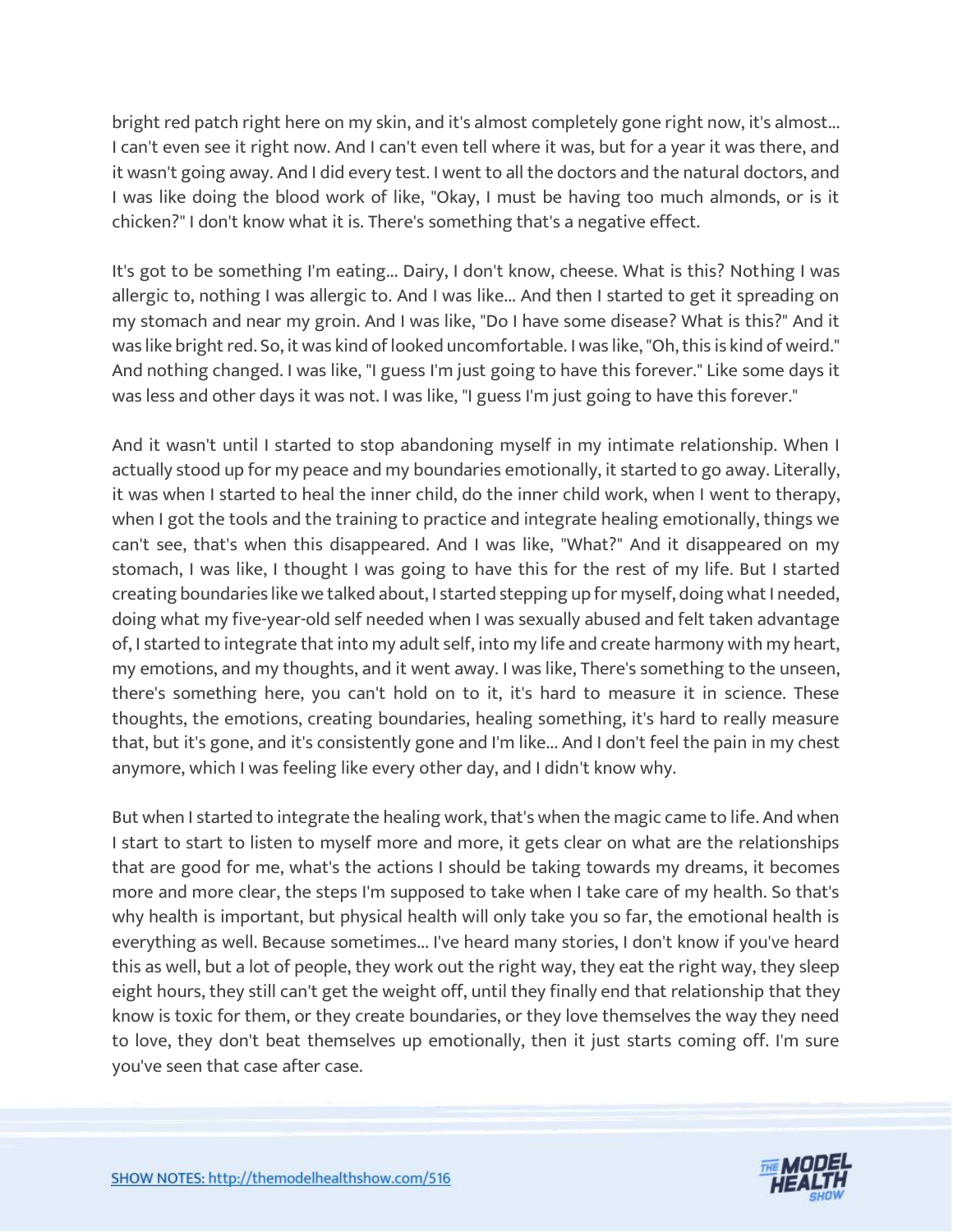#### SHAWN STEVENSON: Yeah.

LEWIS HOWES: And I think the emotional side of things plays a big part in our physical health as well, and it's a beautiful thing to witness for me physically with the emotional side.

**SHAWN STEVENSON:** Got a quick break coming up; we'll be right back. Our microbiome plays major roles in regulating our metabolism, literally playing a role in determining how many calories are absorbed from our food, for example. Our microbiome also controls so much about our mood with the vast majority of our body's serotonin being produced in our gut. And our microbes interact with these enterochromaffin cells and enteroendocrine cells that produce our hormones and neurotransmitters in our bellies. And one of the biggest issues we're seeing today is gut dysbiosis, where friendly microbes are getting overrun by opportunistic bacteria. One of the few amazing sources of nutrition that's been found clinically to reverse gut dysbiosis is highlighted in a study published in the Journal of Agricultural and Food Chemistry. It discovered that the traditional fermented tea called pu-erh may be able to reverse gut dysbiosis by dramatically reducing ratios of potentially harmful bacteria and increasing ratios of beneficial bacteria. Another peer-review study published in the journal of Nature Communications, uncovered that a unique compound called theabrownin, found in traditional fermented pu-erh has remarkable effects on our microbiome as well.

Now researchers found that theabrownin positively alters gut microbiota and directly reduces hepatic, aka liver fat, and reduces glycogenesis, which means the creation of fat. Pu-erh is absolutely amazing on so many levels, and is also a powerful adjunct to any fat loss protocol because it's been found to support fat loss while protecting muscle at the same time. And this was documented in a recent study featured in clinical interventions in aging. Now, the key is the source of the pu-erh matters a lot. And the only pu-erh that I drink, uses a patented cold extraction technology that extracts the bio-active compounds in the tea at cold to low temperatures for up to eight hours. And this process gently extracts natural antioxidants and vital nutrients and preserves them in a whole bio-available form, and this is the purest way to extract the vital nutrients from maximum efficacy. This pu-erh is also wild harvested, making it even more concentrated in the polyphenols that we see having benefits in those clinical trials. Also, triple toxin screened for one of the highest levels of purity, tested for pesticides, heavy metals and toxic molds, and making sure that is not in your tea, which is common in most other teas.

This is why I'm a massive fan of Pique Teas. Go to piquetea.com/model, that's P-I-Q-U-E-T-E-A.com/model, and you get 10% off their amazing fermented pu-erh and all of their other incredible teas. These teas are in a league of their own. Their pu-erh is amazing, I'm a huge fan

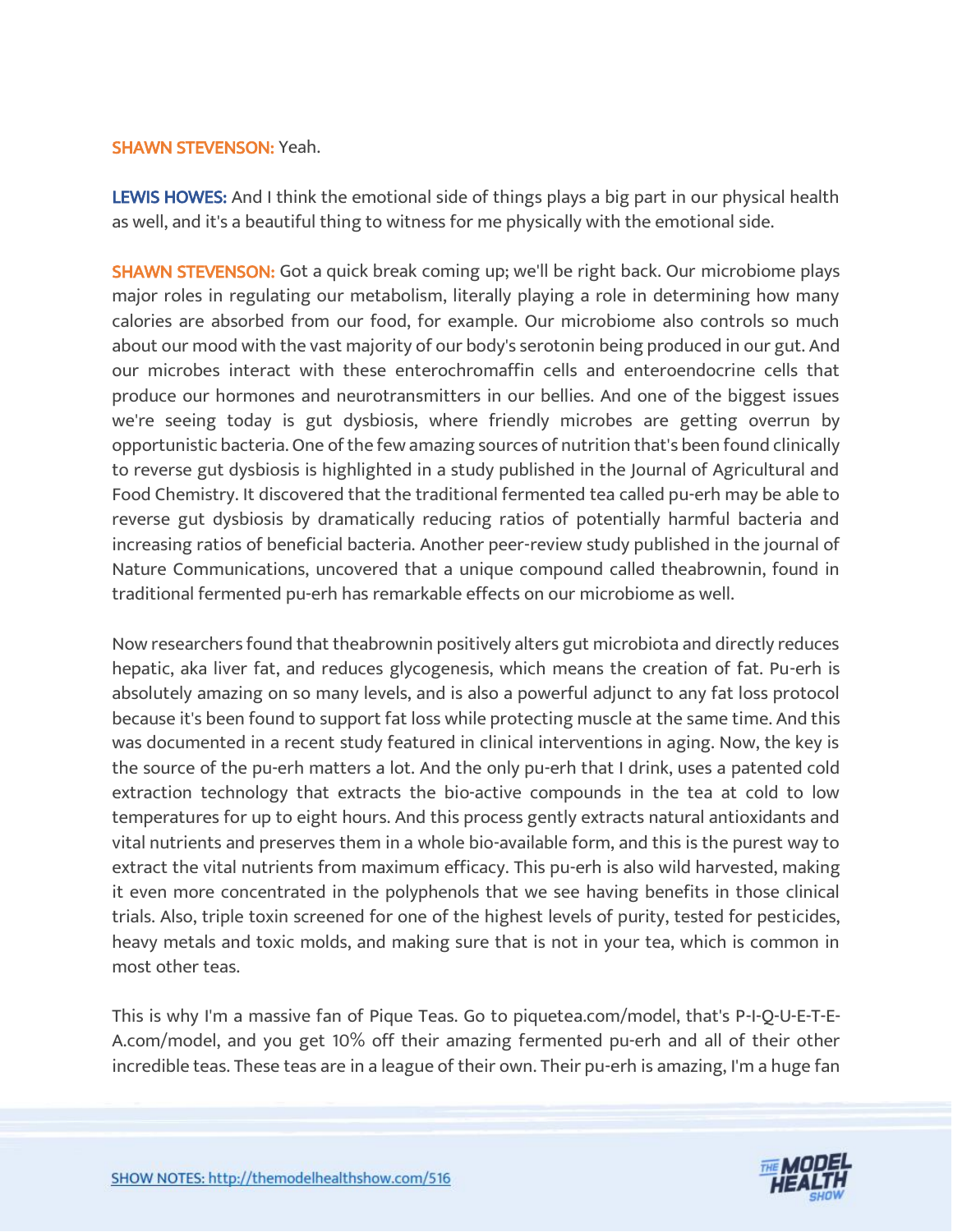of their ginger tea as well. Go to piquetea.com/model. Again, you get 10% off of everything that they carry, one of the best investments in your health, supporting your microbiome, supporting your metabolism, it is absolutely amazing. Head over to piquetea.com/model. And now, back to the show. You know what's been great is having the opportunity this past year to talk with people like Dr. Caroline Leaf.

LEWIS HOWES: Yeah, she's great.

**SHAWN STEVENSON:** And to look at just how much our minds actually control our biology. We talked about this when I was on your show last.

# LEWIS HOWES: Yes.

**SHAWN STEVENSON:** And I just kept reiterating that piece of, "Your mind creates your brain," and we think that the brain is the mind, and she went in... She's a neuroscientist, 40 years, she's faced so many obstacles, but she's impacted lives of more people than just about any person in the field from her meta-perspective, taking a broader perspective of these things and then being able to zoom in on parts. But the process of thinking itself is creating your brain. And it's incredibly empowering because we get to think the thoughts that we want, but we might be living life feeling a victim of our thoughts and a victim of the environment, thinking what the environment is telling us to think. So, when you make that break to realize how powerful you are, and your thoughts are creating your body as well, so your chemistry, so what you were experiencing, that emotional mental state, it's just a constant cascade of chemicals getting creative in your body, you're changing your biochemistry in such a way, there was like some kind of...

LEWIS HOWES: From thoughts.

**SHAWN STEVENSON:** Auto-immune reaction. Yeah. Just from thinking.

LEWIS HOWES: From thoughts. I was still working out, I was still eating healthy, I was... All these things I was implementing, but the thoughts were making me sick, at least the skin looks sick, it's like... That's crazy man.

SHAWN STEVENSON: It is, it's nuts. In Eat Smarter, I don't know if we talked about this, but there's a study that I decided to kind of highlight the negative side of... We talked about this, how our thoughts can affect in a sort of positive way, affect how food impacts our bodies, but it can also do the opposite. If, for example, in this particular study, it was Dr. Alia Crum and her

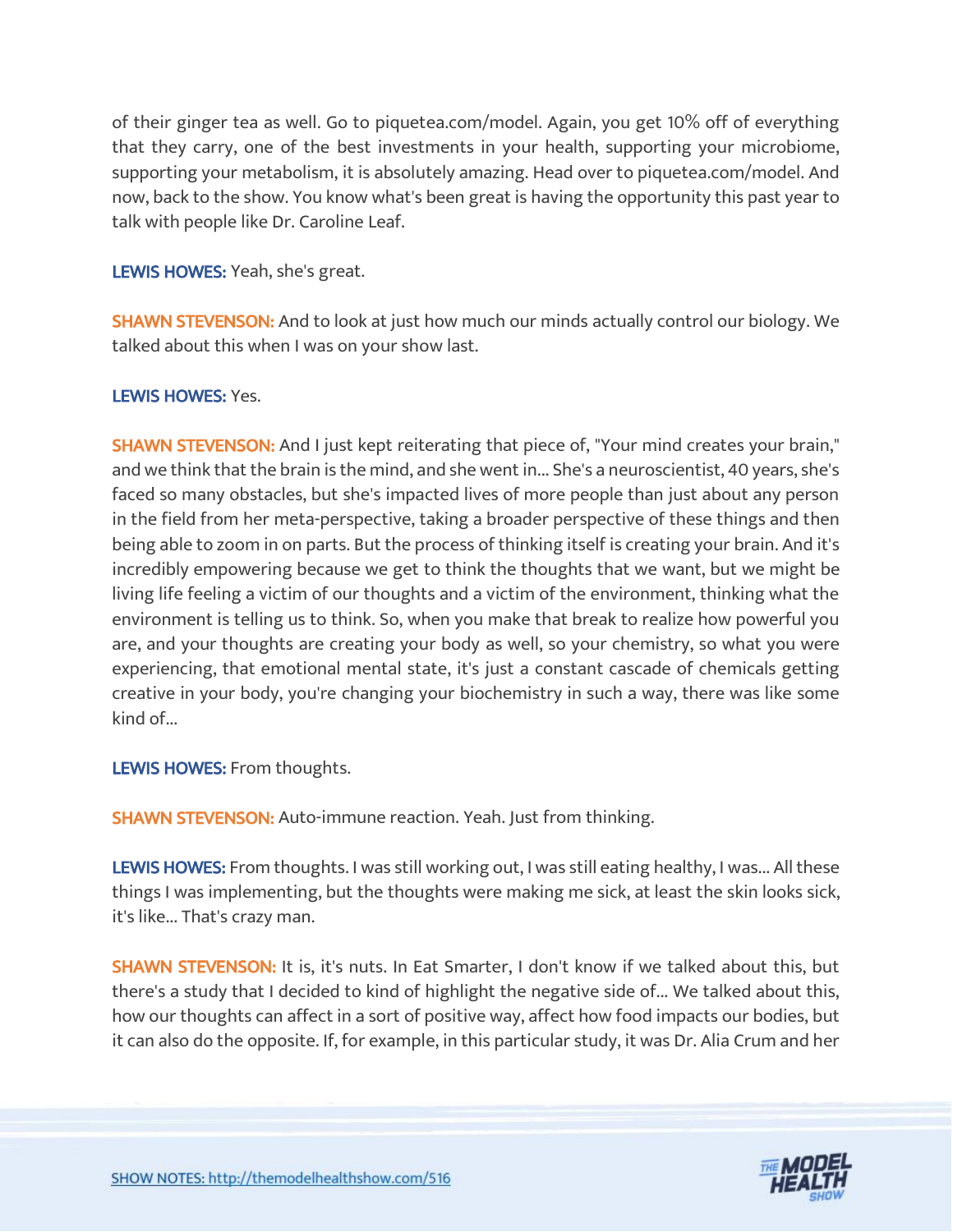team, and I believe she was at Stanford at the time, and they did a skin prick test. Did I tell you about this one?

#### LEWIS HOWES: No.

**SHAWN STEVENSON:** So basically, they let somebody know, "Hey, we're going to prick you with this, and it's going to create an allergic reaction." And so that was part one of the study. The other part was, "Okay, now we're going to apply a cream."

#### LEWIS HOWES: Alright.

SHAWN STEVENSON: "Some people were told that this cream is going to make your rash go away, and some people were told that this rash is going to make it even worse," and sure enough, with high probability, people who were told, that is going to put this cream on your skin is going to make the rash worse, their rash got worse. And it was an inert cream, it had nothing to do with...

LEWIS HOWES: Nothing. Yeah.

**SHAWN STEVENSON:** It was the same thing that everybody used, and while other people's... Their rash went away within minutes.

LEWIS HOWES: 'Cause they believed it.

**SHAWN STEVENSON: It was in 10 minutes...** 

LEWIS HOWES: Yes.

SHAWN STEVENSON: Just based on our belief.

LEWIS HOWES: Yes.

**SHAWN STEVENSON:** And also, they found that the more rapport that they had with the physician or the researcher who was administering the test, the more the reaction was.

LEWIS HOWES: The more they trusted and believed the person, the more... Yeah.

SHAWN STEVENSON: Yeah. Yeah. So, we've got to be careful who we're outsourcing our authority to...

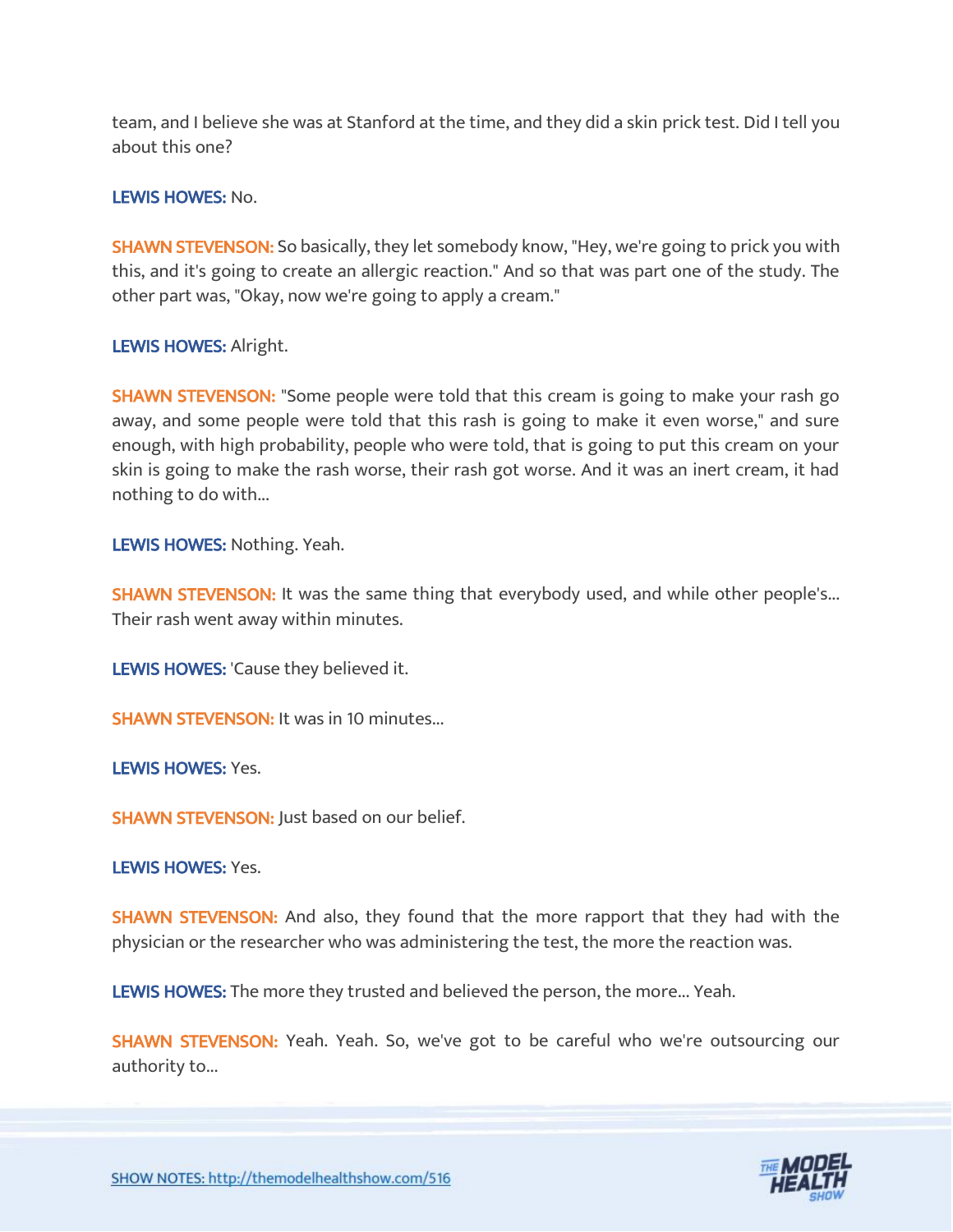LEWIS HOWES: Absolutely.

**SHAWN STEVENSON:** Especially at times like this, in time of stress, and that brings us to number two there, of those strategies. So, number one, listen to that internal guidance system. Number two is modeling. And that is so powerful, man, I'm so glad that you brought that up, because you were in a discombobulated situation and you were looking at, okay...

LEWIS HOWES: Right. Or models you can...

SHAWN STEVENSON: Who has the life or the success or the... Whatever it is, fill in the blank...

LEWIS HOWES: Peace. Yeah.

SHAWN STEVENSON: That I aspire towards. The peace, let me follow their work, let me immerse myself in their world. I did the same thing man; I did the same thing. That is the biggest value, I feel like tangible actionable value we can use right now, 'cause even that can help you to listen to your intuition more...

LEWIS HOWES: Absolutely. Or you can just learn from what not to do with that model. Okay, here's the steps I did and here's the things I didn't do, and here's the lessons I learned. Just follow that model. Tony Robins talks about finding a model as well that works, I think it's find a mentor, the authority that inspires you, and then they have a model, you're going to believe. Oh, this is what they did. I'm going to believe that if I do that model, that I could be like this or accomplish X and just show up for it every day. So that's why I find people that I'm inspired by and what was their model? What was their process? Let me go do that. That worked for them. It could work for me too.

**SHAWN STEVENSON:** Yeah. You built your life around interviewing these people.

LEWIS HOWES: People that I'm inspired by...

SHAWN STEVENSON: It's incredible.

LEWIS HOWES: And then implementing a little bit here and there to just improve the quality of my life.

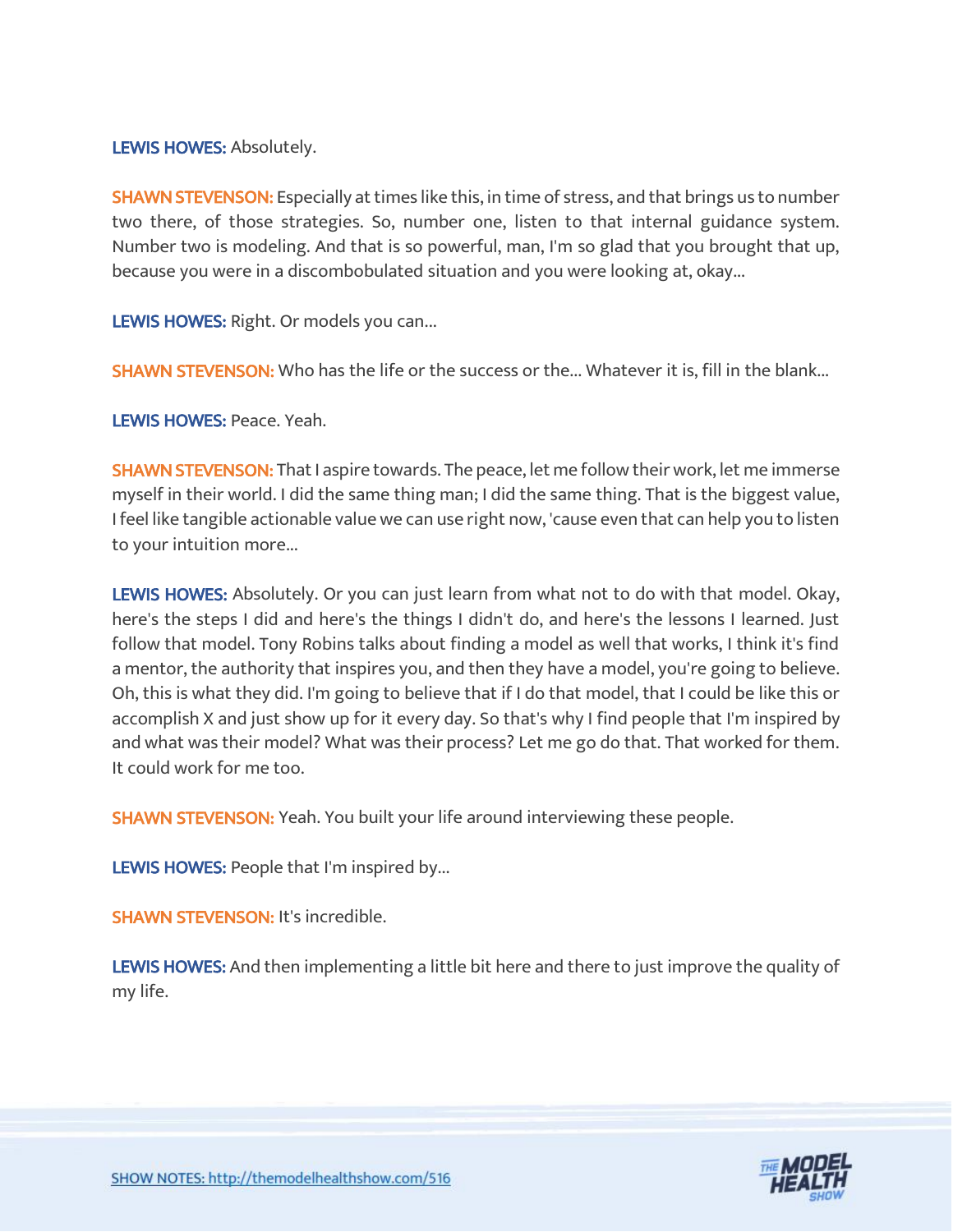**SHAWN STEVENSON:** Yeah, yeah. So, something else that I know about you that definitely helped you to get from that couch to being just this light in the world for millions of people, is you're competitive...

LEWIS HOWES: Yes.

**SHAWN STEVENSON:** You know, you're a competitive guy...

LEWIS HOWES: Oh, yeah, man, I am. We played some basketball together. You know my competitiveness.

SHAWN STEVENSON: Oh, man, yes, yes. We got to share...

LEWIS HOWES: Did you score? Did you score a point on me? I can't remember.

SHAWN STEVENSON: Are you serious? That is so disrespectful.

LEWIS HOWES: I'm teasing. I'm teasing.

**SHAWN STEVENSON:** Alright, so I got to share this, because so you came to St. Louis, we went to work out, we were going to just lift, and then I was like, "Hey you want to shoot a round?" And then it went from shooting a round to like...

LEWIS HOWES: To the one on one.

**SHAWN STEVENSON:** You say, "Oh you want to play one on one?" And then the next thing you know, we're drenched in sweat.

LEWIS HOWES: Drenched on the floor diving for balls.

**SHAWN STEVENSON:** The first game that we played, which again, we were supposed to just be warming up. I think we're playing... Maybe we'll just say to 12.

LEWIS HOWES: Yeah, yeah.

SHAWN STEVENSON: And you beat me. It was 12 to 6, and I was like, "Okay." And then you was like, "You want to play again?" And I came out the gate the second game because obviously your 6'4 you're a big guy, I was like, "I'm not going to fiddle with him down low, I'm just going to hit these jumpers," and I was winning like 10 to 4. And then in my mind, my mind jumped in,

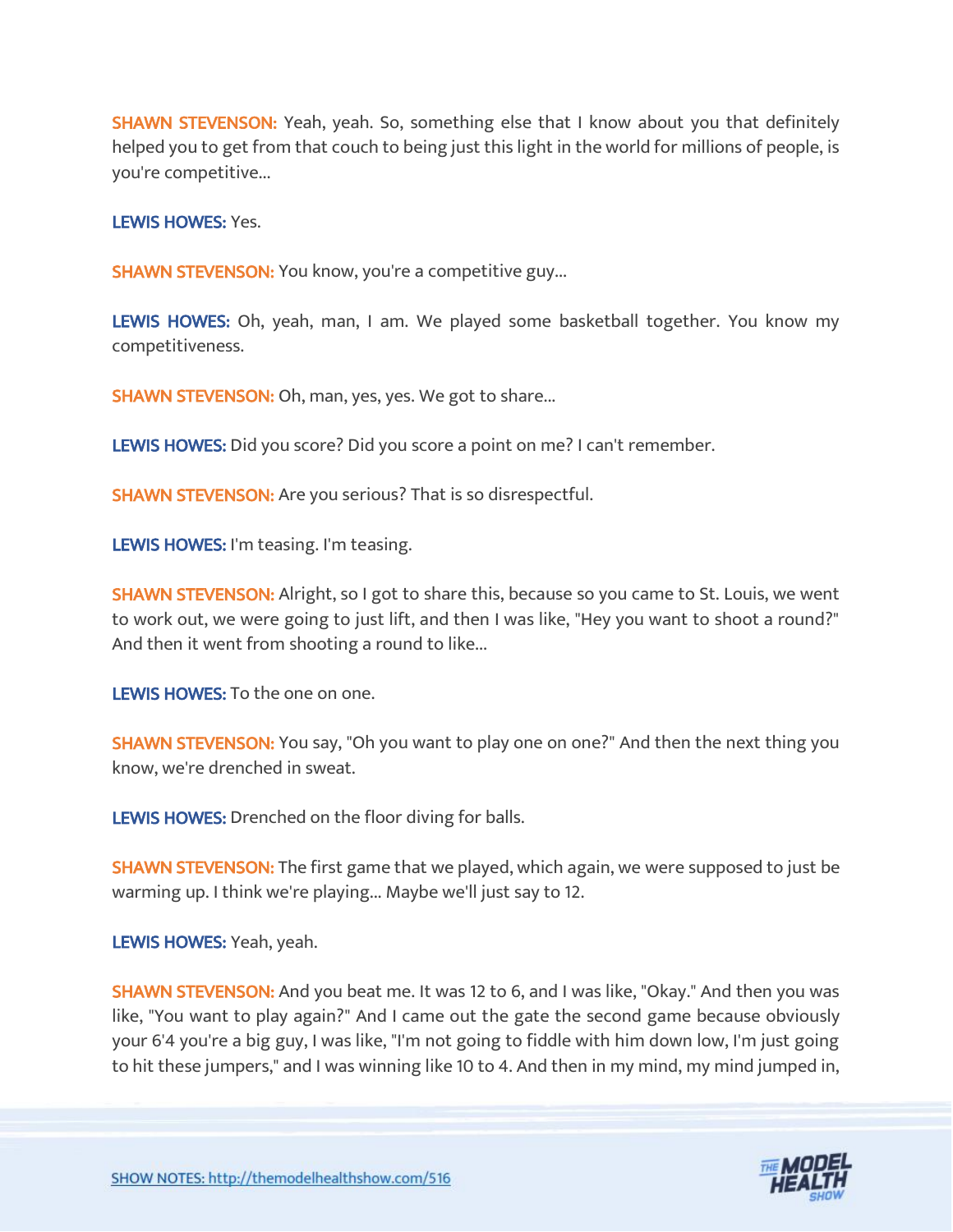and I was like, "If I win, he's going to want to play again. This is Lewis, he's not going to let this ride." And I was like, "I don't want to play again." I hadn't been that tired in so long.

LEWIS HOWES: It was tiring man; I was tired too.

**SHAWN STEVENSON:** And then you came and won like 12 to 11. And then we went to lift.

LEWIS HOWES: Yeah. No, I was so tired.

**SHAWN STEVENSON:** And at that point, I was just going a little bit harder than normal, just want to... An extra rep, and we completed our work out man, and when I left there, and I think I told you this, but I drove for like 20 minutes, I felt so nauseous...

LEWIS HOWES: Oh, man... I was exhausted.

SHAWN STEVENSON: I pulled over and I took a nap in my car... On the side of the road.

LEWIS HOWES: I don't think I'd played basketball in like a year or something also. I was like... We were crashed. We were exhausted.

**SHAWN STEVENSON:** Me too man, I hadn't even really, like I might shoot a round, but then...

LEWIS HOWES: Yeah, we were going hard.

**SHAWN STEVENSON: It was fun man, but man...** 

LEWIS HOWES: Yeah, competitive.

SHAWN STEVENSON: I've never taken a nap on the side of the road, till I played with Lewis Howes.

LEWIS HOWES: I'm very competitive, that's funny. Yeah, I'm very competitive, but it's interesting, in the last few years, about the last four or five years, I've learned to be... Competitive still, but still have fun with it.

#### SHAWN STEVENSON: Yeah.

LEWIS HOWES: And not be like, "I need to win at all costs." I'm a better loser now, 'cause I'm more about what's... "How can we have fun? How can I get a great workout? And how can I

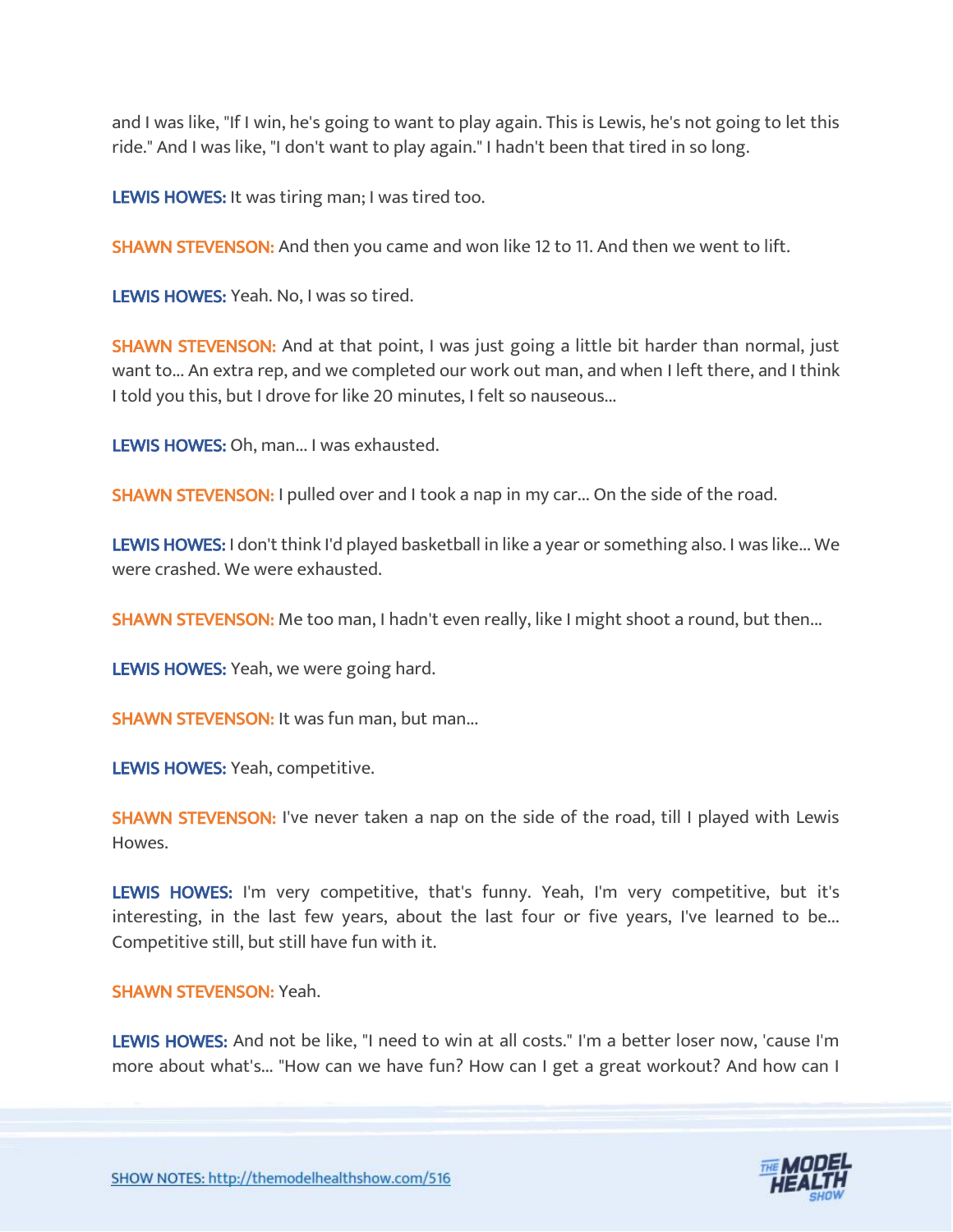have a friendship still?" It's like sometimes when you're competing with someone, it's super competitive. It's like, "I don't want to hang out with that guy anymore."

# SHAWN STEVENSON: Yeah.

LEWIS HOWES: So, I'd rather collaborate than compete, and I think we can create so much more good in the world with collaboration. So, it's fun to compete... It's funny because my girlfriend... We did this like... We were in a pool and... With another couple, a few other couples, and they were, at one point, this other couple was like, "Oh, we're going to do this racing game, like where you put your girlfriend on your back." And so, everyone had their girlfriend on their back, and let's race from one side of the pool to the other. This like a dumb little game. And I'm like, "If I'm going to play a game, I'm going to play to win, right?"

#### SHAWN STEVENSON: Yup, yup.

LEWIS HOWES: Right. I'm like, not just going to go, "We lost." No, let's go win this thing." And so, I put her on my back, we'd just started dating a couple months before. We'd never done something competitive yet, and of course I win. No one could beat me, I'm a giant, I'm taking huge steps, I'm like, "They can't beat me." This silly little race in a pool, but at the end, I turned to her, and I say, "As long as you're with me, we will never lose." I looked at her and I said, "Girl, as long as you're with me, if we do games like this, that are athletic, we will never lose. If we play scrabble, we're losing." I'm not even going to act competitive of things I know that I can't win. But if we do stuff like this, we will never lose." And she was like, "I like that about you," but it was all fun though, you're like, "It's a silly little game."

**SHAWN STEVENSON:** Yeah. That was a Vin Diesel moment, though, for you to do that... You got family.

LEWIS HOWES: Yeah. We'll never lose, I've got your back. Yeah.

**SHAWN STEVENSON:** Man, I think it might have been right before I saw you in St. Louis or right after you played basketball with Prince E...

LEWIS HOWES: Yes.

SHAWN STEVENSON: And he was like, "Yeah, I think he won."

LEWIS HOWES: It was two on two.

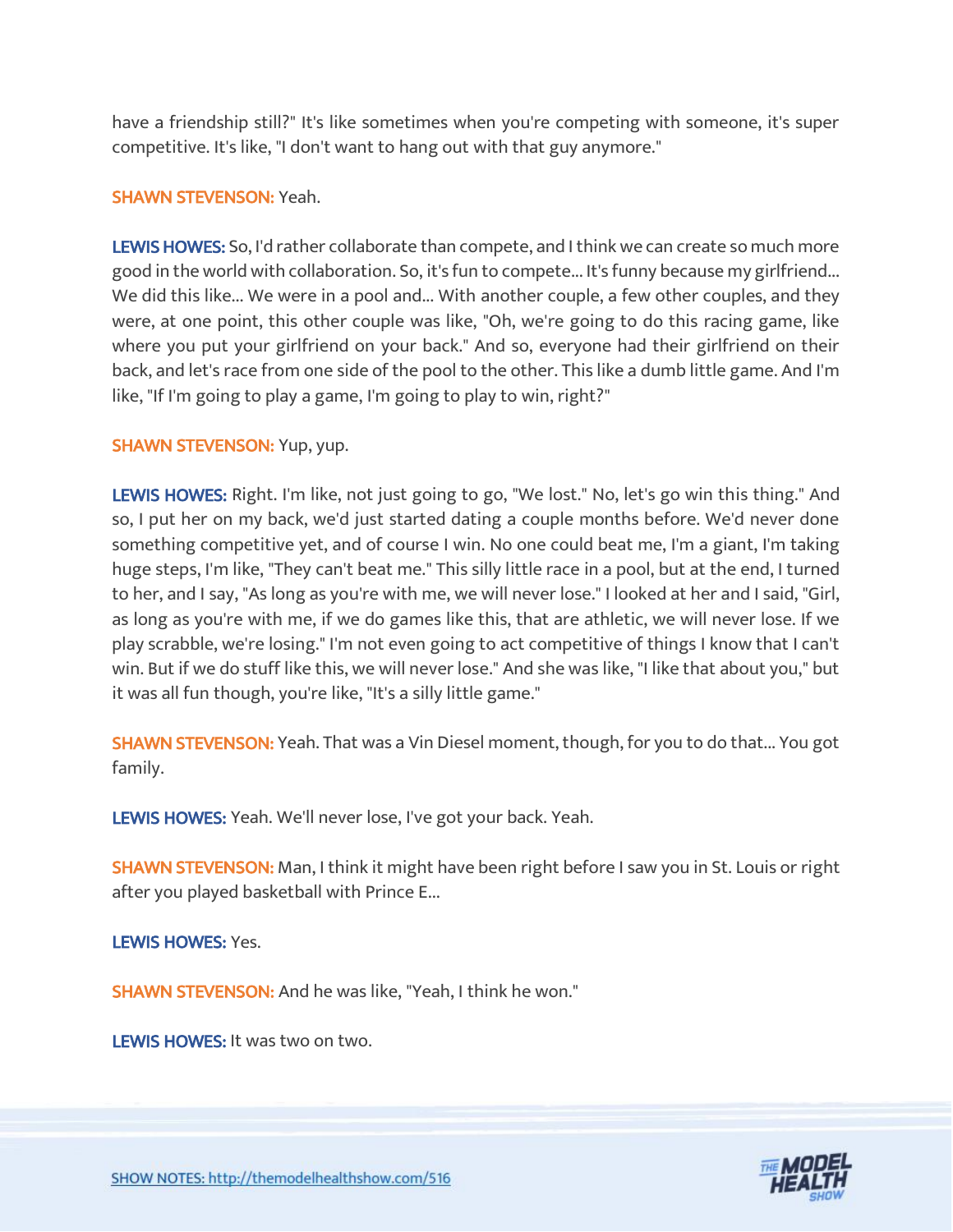**SHAWN STEVENSON:** Right. But then he was like... He was like, "We got to play again." And so, I think that crept into my mind, but I don't know if I told you this, him and I went to the same school in St. Louis, that's where we met each other, I had no idea he had aspirations like he did and talent like he did. But I was... I walked into the gym one day.

LEWIS HOWES: Where'd you go to school again?

SHAWN STEVENSON: UMSL, University of Missouri-St. Louis. And there was like this... It was kind of a big basketball tournament, and some... This team and it was just getting started, and one of the players didn't show up, and I walk in, it was like, "Yeah, do it." And I got on and it was like, it was a few weeks of this tournament, we won a championship.

LEWIS HOWES: Wow, that's cool.

SHAWN STEVENSON: No big deal.

LEWIS HOWES: No big deal.

SHAWN STEVENSON: But he was there as well. That's when I first saw him, but again, I didn't know that he had these great aspirations. Yeah, a great hooper, super... One of these big things and... We'll link... We had him on maybe six years ago, we both were in St. Louis...

LEWIS HOWES: And you guys are doing podcasts right now... Yeah. Right. That's right.

SHAWN STEVENSON: Yeah. But we'll drop his episode, he's super, super brilliant and talented, thought provoking. And now a lot of the content he's doing, I don't know if you notice, is about health.

LEWIS HOWES: Right. He's obsessed about it.

**SHAWN STEVENSON:** That's really where he is putting his positive... Yeah, we talk about it, we text and message all the time and we chat about this stuff because he knows, like you said, you started the show with being healthy, makes it easier or for fill in the blank.

LEWIS HOWES: Health is the foundation of greatness, in my opinion. If you don't have your health, you don't have the energy to accomplish something you want. You don't have the energy to be a good person, you don't have the energy to be calm under chaos, you don't have the energy to deal with situations in general. You don't have the energy to give, and I think that's the foundation of greatness.

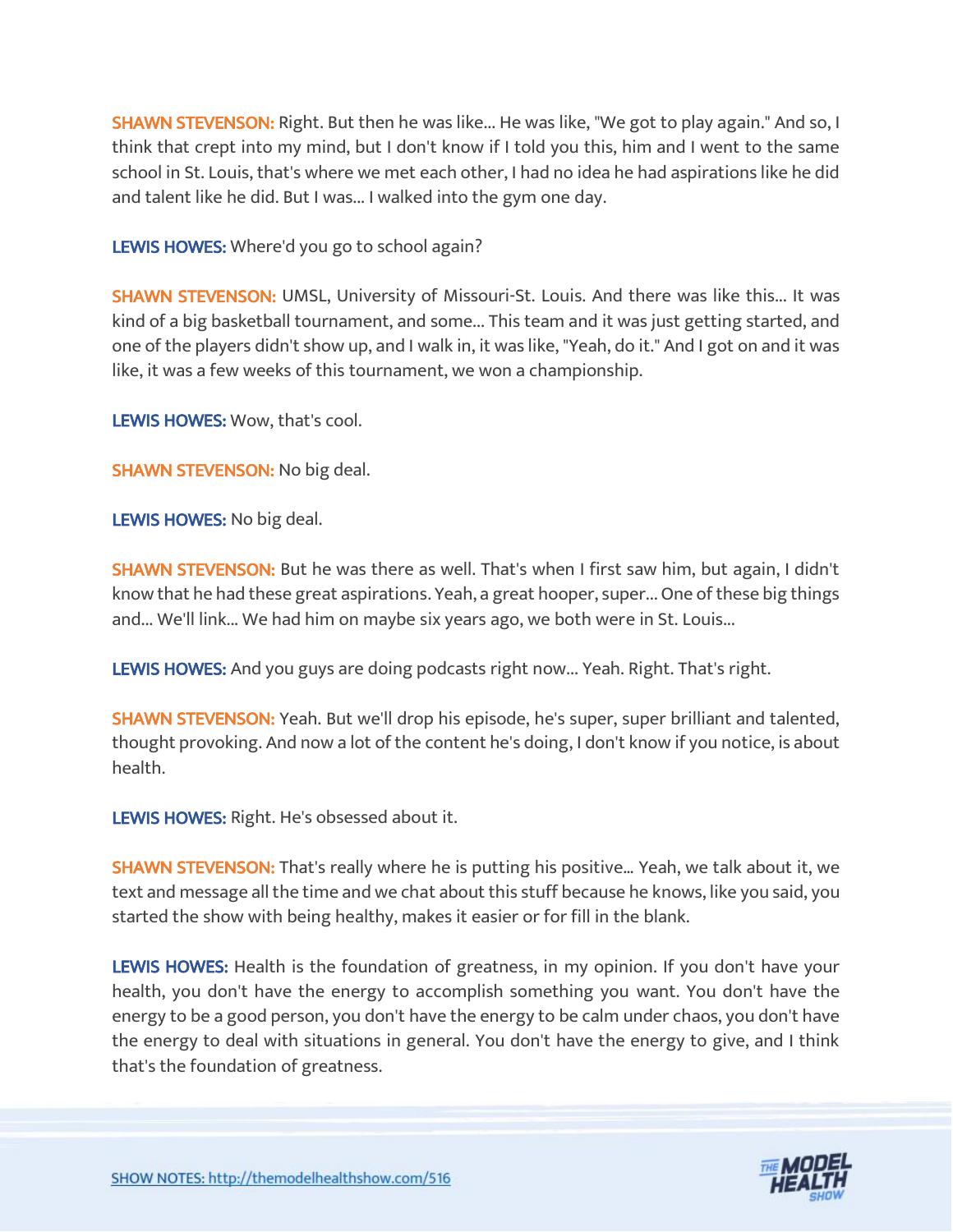SHAWN STEVENSON: Absolutely, man. So, you had a world record, right?

LEWIS HOWES: Yeah. For like 11 or 12 years, I think it was. The most receiving yards in a single football game... 418 yards.

SHAWN STEVENSON: Incredible.

LEWIS HOWES: Yeah, I think it's 425 now, someone broke it.

SHAWN STEVENSON: So, was this... What year was this?

LEWIS HOWES: It was 2002...

**SHAWN STEVENSON:** How long for you in your career was that...

LEWIS HOWES: That was the... I'd only been playing football since I was a sophomore in high school. So, I'm a junior/senior, it was my fifth year of playing football.

SHAWN STEVENSON: So, you as a freshman in college?

LEWIS HOWES: Sophomore in college.

**SHAWN STEVENSON:** Sophomore in college.

LEWIS HOWES: Yeah.

SHAWN STEVENSON: Incredible. Man...

LEWIS HOWES: Fifth year of playing a sport... Yeah. That's crazy to think about.

SHAWN STEVENSON: Yeah. So, now with that, I'm bringing all of these theses up to say that... And here's the truth, we all have a competitive spirit. It's ingrained in our DNA, but there's of course levels to levels to it, but what I want to evoke, and I know a part of that reason you got off the couch and the way that you did eventually, was that competitive spirit.

LEWIS HOWES: Yes.

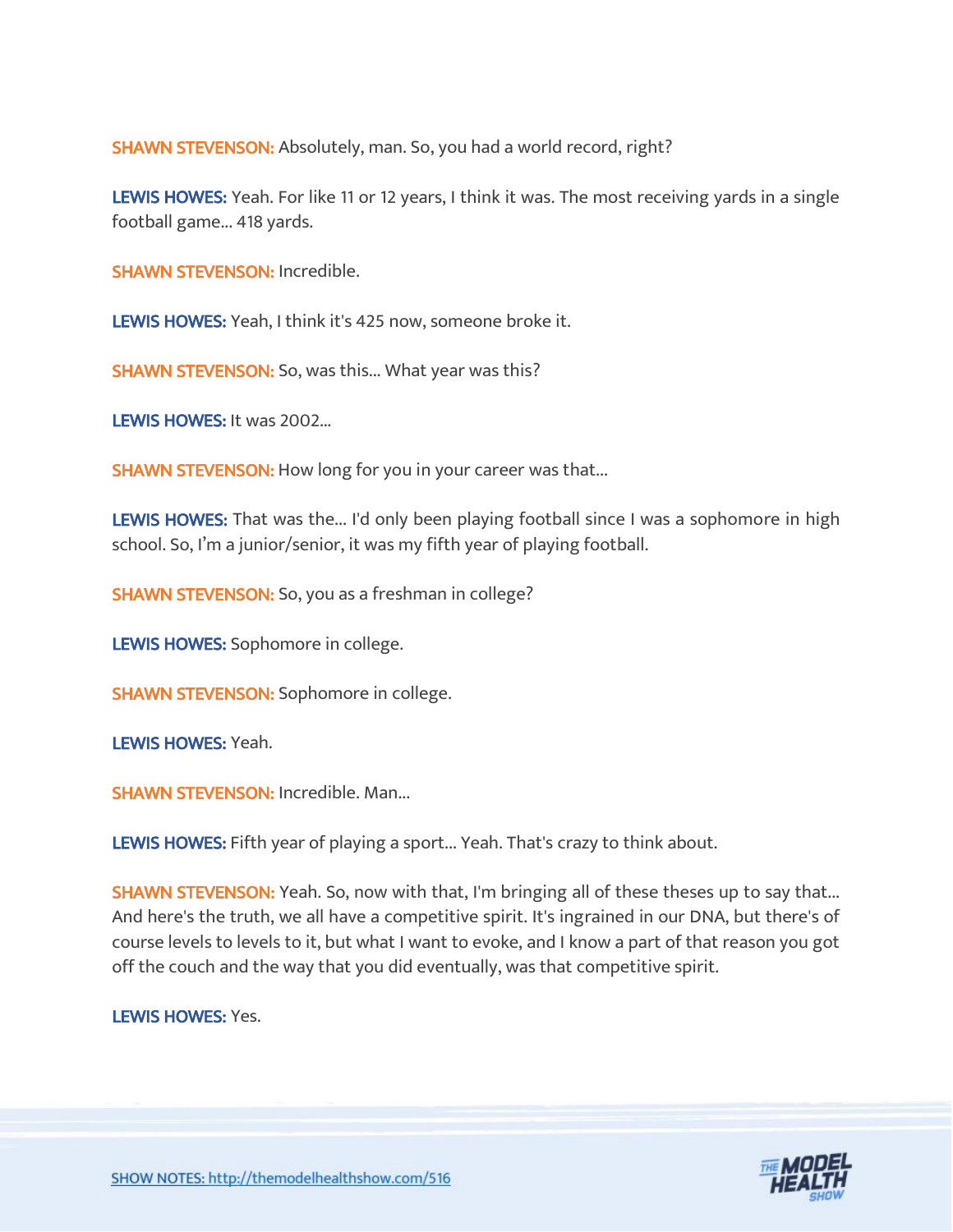**SHAWN STEVENSON:** And so I want to ask folks to evoke that within themselves to get out here and compete.

LEWIS HOWES: Absolutely man. Absolutely.

**SHAWN STEVENSON:** Don't just let stuff get handed to you and pushed in your face, that this is how your life is going to be, really evoke that competitive spirit.

LEWIS HOWES: And there was... If I'm thinking back about right now, it's funny because I've just changed the mentality of how I take action to make decisions. But if I look back at then, I remember thinking, "This isn't going to be my story, I still need to prove people wrong." You can either prove people wrong or you can prove yourself right. And I was living in a state then to prove a lot of people wrong, mostly the kids that picked on me when I was a kid. Isn't it funny that we remember the three to six instances when we're in school or someone says something and we're like, "I'm going to show you little Billy or whatever," it's like we hold on to these things? In some ways, it drove me to survive, it drove me to be like, "Okay, I'm going to prove people wrong." And that competitive drive allowed me to take the most extreme actions, overcome fears, deal with insecurities...

Stay up all night and just work. Put myself in uncomfortable situations, 'cause I was like, I'm going to do whatever it takes to prove these people wrong about me, that I couldn't do something meaningful with my life. And it gave me courage to do the challenging things, to get to where I wanted to be, to accomplish my dreams. It gave me the courage to write my book 'cause I would think about these people and be like, "They're not going to hold me back," mentality, but what I realize is after years and years and years of living in that space, there was no inner peace. I was doing things from a place to prove people wrong, and it was the second most powerful fuel in the world to drive me to create, to build certain things that I wanted financially, accomplishments, awards, all that it drove me to accomplish, but it left me feeling like I still didn't love myself and I didn't have inner peace.

That's when I started to go on a journey when I was about 30, 31 when I started to heal the things from my past that were keeping me up all night where I couldn't fall asleep, where I was stressed and anxious and worried. And I had many breakthroughs and still I'm having them on how to continue to heal, integrate the healing process emotionally. And now I choose... I'm competitive, but I'm not like I need to prove people wrong. I'm more like, "Can I just have fun in this moment and have a competitive moment? Or can I create from a place of love and inspiration to serve? Not to put people down or to prove the people wrong who try to put me down, but to serve and lift people up." And that fuel is the most powerful fuel because it's sustainable, it's renewable, it's abundant, it doesn't burn out, and it allows me to show up every

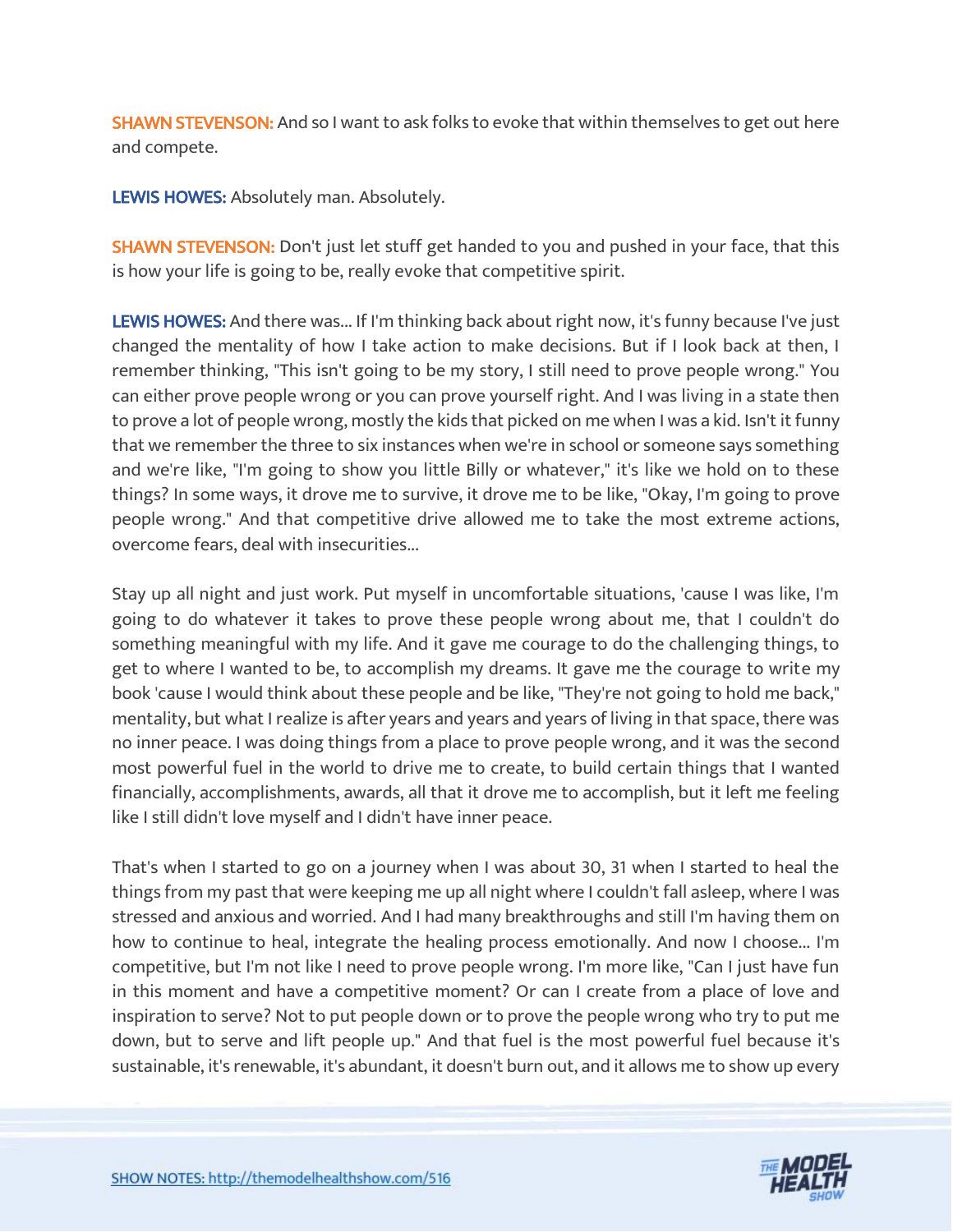day with a big heart, not from a wound or hurt. And that has been an incredible shift in the last eight years, and I'm developing that skill set more and more.

So, it's yes, I can be competitive. I played basketball for the first time a few weeks ago, and it was fun to compete, and of course our team won. It's fun to win. I love competing, but when someone hits me in an elbow, I'm not like, "I need to fight you and win at all costs." I'm like, "Okay, if we lose, we lost, but I gave my best and I'm having fun." And I didn't injure myself. It's like now at our age, it's like, "Can we play and not get injured?" That's a huge win. It's like competing with yourself. So, for me, that's been the process. Yeah.

SHAWN STEVENSON: I love that, man. And you brought it too to that ultimate level. Level one, I think we... I don't think that we can skip phases of evolution. I think that a lot of people experience early on in this situation, this feeling of like, "Why is this happening?" Just confusion. Then maybe it evolved to, "Wait, I thought that we were better than this, or I thought that we were smarter than this," or whatever the case might be, and then it might go to a place of just sadness or depression like, "Why is this happening? Why are we not who I thought we would be in this moment?" And then it gets to a place of anger and resentment and all these different things, but ultimately just to skip through to the final stage is a place of enlightenment and understanding that all humans... I know the greats throughout time, the people we talk about, write books about, Hippocrates and Socrates and any -tes, whatever, whoever... Buddha, whoever the case might be, at some point they realized that we don't really know anything. And at the same time, we know everything. We know everything that we need to know, it's kind of built into our DNA. We're connected to everything in the universe, but we consciously, we know nothing about how it all works. Right

There are billions of other galaxies, not planets, galaxies of planets, and we are here on this little, tiny slice of reality, and we think it's all so important and so urgent, and at the same time our micro world is everything. And so, I know that these great leaders had these epiphanies and realizing people are just trying to figure stuff out, and the way they go about it can be detrimental or it can be advantageous. And so, it creates this sense of peace and understanding. And so, I'm saying all that to say that, and I'm so grateful that you said this, this evolution to heart, even with that competition. So, I'm evoking people to go through that phase, compete, stand up for yourself, and this ultimate place...

LEWIS HOWES: Do it from love.

SHAWN STEVENSON: Yes, yes, yes. Do it for love, for yourself and for others, and having... Practicing more understanding, resilience, compassion, these qualities, because we need a lot more of it now. Because I think, and I know you've experienced this, that lack of empathy and

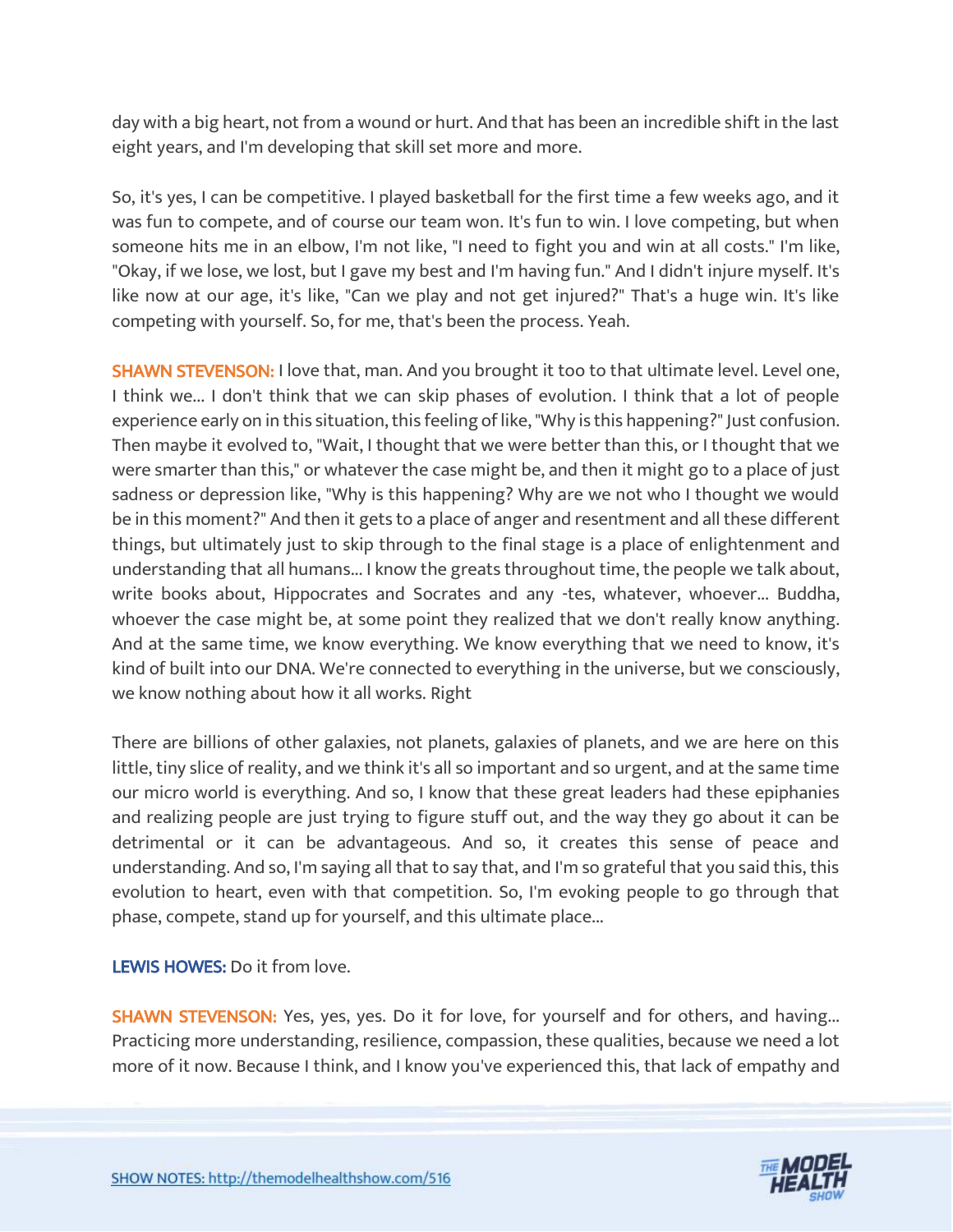understanding, and the reverse, shaming people and making them feel like they're not whatever, fill in the blank, they're not intelligent, that's not going to help anybody. And so practicing compassion, especially with people who operate that way, but that doesn't mean you have to tolerate it, though, at the same time. Get yourself around people who remind you of how amazing you are, and the greatness within you with the man of greatness himself. And the last thing I want to ask you about, man, is that four-part approach to things. So, we've got health, we've got mindset, we've got heart...

LEWIS HOWES: Yeah, relationships. And the dreams.

**SHAWN STEVENSON:** And the dreams. So, I think that this is... And I dabbled in this at the very beginning of this, I was talking to people, like I brought on Amy Porterfield, like there is an opportunity here, there's a calling that you have in your heart that you've always wanted to do. The picture of how it might go might be different, the path getting there, but this is an opportunity. With life kind of trying to force us to do things we didn't plan on, it's an opportunity to evoke that dream.

LEWIS HOWES: Absolutely, man.

SHAWN STEVENSON: So, let's talk a little bit about that.

LEWIS HOWES: About dreams? I just feel like, what's the purpose of us being here if we're not pursuing some dream? I feel like we're here to pursue dreams, to make something greater, to move something beyond. As the universe keeps expanding, we need to expand. So, if we're not expanding in our personal lives, what are we doing? What's the point? It would feel meaningless to me if I didn't have dreams. I'd be like, "Why am I here?" Just to kind of show up every day, and rinse and repeat? So, it's the pursuit of something unknown, going on my own adventure, seeking beyond something I've never done before, and seeing who can I become, who am I being in this process, that gives me inspiration, that gives me... That makes me feel like, "Wow, I'm overcoming something, I'm accomplishing something. I feel a deeper sense of love for myself." I don't know why I'm here, but I want to find out, and I feel like in the pursuit of my dreams, I discover who I am in that pursuit, and I find out why I'm here, and I think that's what we're all trying to do. If we all had questions that we couldn't answer, one of them would be, why am I here? Is there a God? What's the point of all this? Is this real? These are questions that I think about all the time, and we may never know the true...

The fact and truth of certain answers. We can have a belief, we can have a faith, we can have a... Maybe an understanding that religions or societies tell us, but is it 100% true? Are we 100% scientifically, factually, spiritually true on all these solutions? I don't know. So, if we don't know,

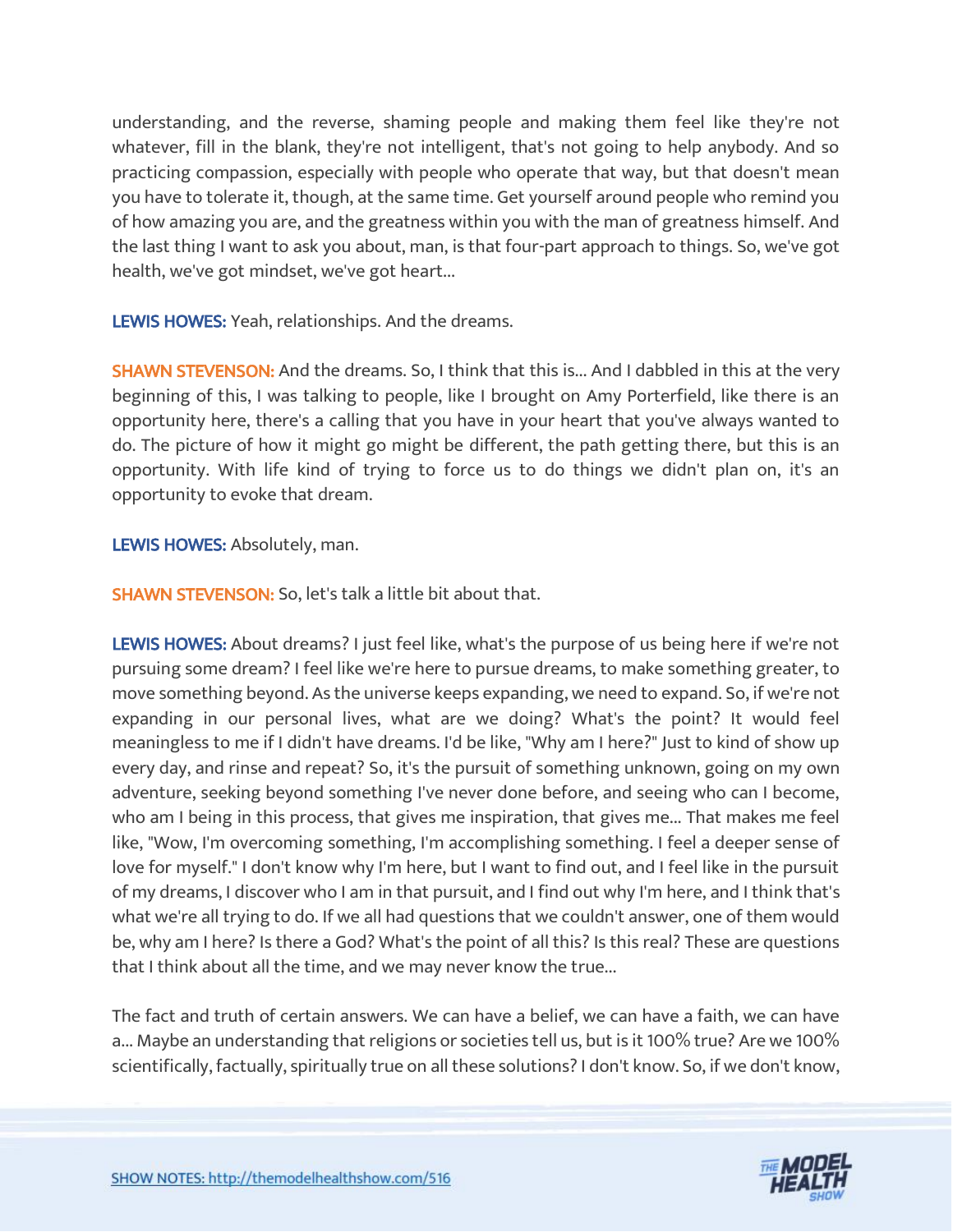then it's us going on our own pursuits to figure out what that is for us, and that's where dreams come in. For me, it's the most important thing to do, is to pursue the dreams.

**SHAWN STEVENSON:** And that's what you teach, man. That's what you bring for your audience, and you let everybody know about your epic show and where they can follow you on.

LEWIS HOWES: Yeah, School of Greatness. Check out my interview with you, it's incredible, and Lewis Howes everywhere online.

**SHAWN STEVENSON: Perfect man. You're one of my favorite human beings, man.** 

LEWIS HOWES: Appreciate you, brother. Love you man.

SHAWN STEVENSON: Appreciate you. Love you too. Lewis Howes, everybody. Thank you so much for tuning in to the show today, I hope you got a lot of value out of this. So many nuggets of wisdom to take away, and obviously it's an incredibly turbulent time, complex time, but I truly do believe that every obstacle we face is ripe with opportunity. In fact, oftentimes our problems are innocence pregnant with solutions, but we tend to think that those solutions are one-sided. We tend to think that those solutions are... Some of them we got to force our way into, when in reality, oftentimes there's multiple solutions. I often say that when there's a will, there's 10,000 ways, not just one way. And so, opening ourselves up to possibility, listening to our heart more than ever, that internal guidance system, listening to our soul, listening to and honoring our dreams and the things that we want to create in this life, this is the time to do it. There's so much in flux, there's so much just going on, there's a lot of turbulence, a lot of things are very malleable right now as well, and they're easier to change, things are a little bit more plastic, like the plasticity of our minds, for example.

Reality has the same plasticity to it, and we get to create what we want. But we got to get clear on what that is, we've got to arm ourselves with strength. Lewis kicked things off, I didn't know he was is going to do that, talking about health being that first tenet that he's paying attention to, but if you look at the results that he's created in his life, it's really remarkable. And I know him well, we've known each other for a long time, both being from the Midwest. And seeing him implement these things, because again, it's not that we can't listen to our intuition, listen to our inner guidance system, honor our heart, have integrity and strength, when we're not feeling well, or when we're not in a good state of health. We can definitely do it. It's just harder, it's stacking the odds against us to activate those things. And so, right now I want us to fortify our health, become stronger in mind and body than ever and continue to bring empowering messages like this to remind you of how capable you are to create the life that you are here to